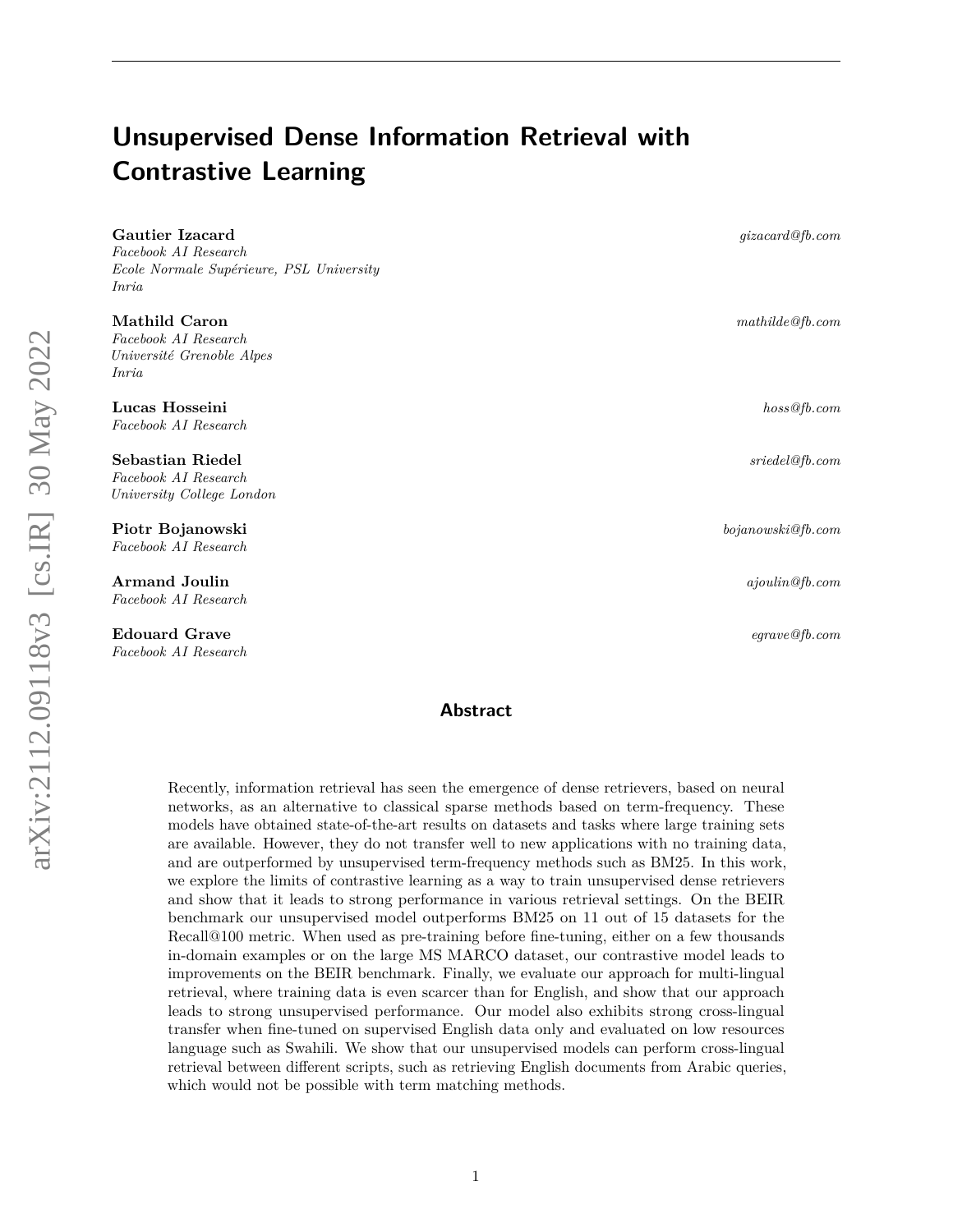# <span id="page-1-1"></span>**1 Introduction**

Document retrieval is the task of finding relevant documents in a large collection to answer specific queries. This is an important task by itself and a core component to solve many natural language processing (NLP) problems, such as open domain question answering [\(Chen et al., 2017a\)](#page-12-0) or fact checking [\(Thorne et al., 2018\)](#page-15-0). Traditionally, retrieval systems, or retrievers, leverage lexical similarities to match queries and documents, using, for instance, TF-IDF or BM25 weighting [\(Robertson & Zaragoza, 2009\)](#page-15-1). These approaches, based on near-exact matches between tokens of the queries and documents, suffer from the lexical gap and do not generalize well [\(Berger et al., 2000\)](#page-12-1). By contrast, approaches based on neural networks allow learning beyond lexical similarities, resulting in state-of-the-art performance on question answering benchmarks, such as MS MARCO [\(Nguyen et al., 2016\)](#page-15-2) or NaturalQuestions [\(Kwiatkowski et al., 2019\)](#page-14-0).

As training neural networks requires large amount of data, their strong retrieval results have been possible for domains and applications where large training datasets are available. In the case of retrieval, creating these datasets requires manually matching queries to the relevant documents in the collection. This is hardly possible when the collection contains millions or billions of element, resulting in many scenarios where only a few in-domain examples, if any, are available. A potential solution is to train a dense retriever on a large retrieval dataset such as MS MARCO, and then apply it to new domains, a setting referred to as *zero-shot*. Unfortunately, in this setting, dense retrievers are often outperformed by classical methods based on term-frequency, which do not require supervision [\(Thakur et al., 2021\)](#page-15-3). Moreover large annotated datasets are generally not available in languages other than English. Thus, using large collections of supervised data is not suitable to train multilingual retrieval systems.

A natural alternative to transfer learning is unsupervised learning, which raises the following question: *is it possible to train dense retrievers without supervision, and match the performance of BM25?* Training dense retrievers without supervision can be achieved by using an auxiliary task that approximates retrieval. Given a document, one can generate a synthetic query and then train the network to retrieve the original document, among many others, given the query. The inverse Cloze task (ICT), proposed by [Lee et al.](#page-14-1) [\(2019\)](#page-14-1) to pre-train retrievers, uses a given sentence as query and predict the context surrounding it. While showing promising results as pre-training [\(Chang et al., 2020;](#page-12-2) [Sachan et al., 2021a\)](#page-15-4), this approach still lags behind BM25 when used as a zero-shot retriever.

ICT is strongly related to contrastive learning [\(Wu et al., 2018\)](#page-15-5), which has been widely applied in computer vision [\(Chen et al., 2020;](#page-12-3) [He et al., 2020\)](#page-13-0). In particular, computer vision models trained with the latest contrastive learning methods led to features well suited to retrieval [\(Caron et al., 2021\)](#page-12-4). We thus propose to revisit how well contrastive learning performs to train dense retrievers without supervision.

In this paper, we make the following contributions. First, we show that contrastive learning can lead to strong unsupervised retrievers: our model achieves Recall@100 results competitive with BM25 on most of the BEIR benchmark. Second, in a few-shot setting, we show that our model benefits from few training examples, and obtains better results than transferring models from large datasets such as MS MARCO. Third, when used as a pre-training method before fine-tuning on MS MARCO, our technique leads to strong performance on the BEIR benchmark. We perform ablations to motivate our design choices, and show that cropping works better than the inverse Cloze task. Finally we train a multilingual dense retriever with contrastive learning and show that it achieves state-of-the-art performance. Code and pre-trained models are available<sup>[1](#page-1-0)</sup>.

# **2 Related work**

In this section, we briefly review relevant work in information retrieval, and application of machine learning to this problem. This is not an exhaustive review, and we refer the reader to [Manning et al.](#page-14-2) [\(2008\)](#page-14-2), [Mitra](#page-15-6) [et al.](#page-15-6) [\(2018\)](#page-15-6) and [Lin et al.](#page-14-3) [\(2020\)](#page-14-3) for a more complete introduction to the field.

**Term-frequency based information retrieval.** Historically, in information retrieval, documents and queries are represented as sparse vectors where each element of the vectors corresponds to a term of the

<span id="page-1-0"></span><sup>1</sup><https://github.com/facebookresearch/contriever>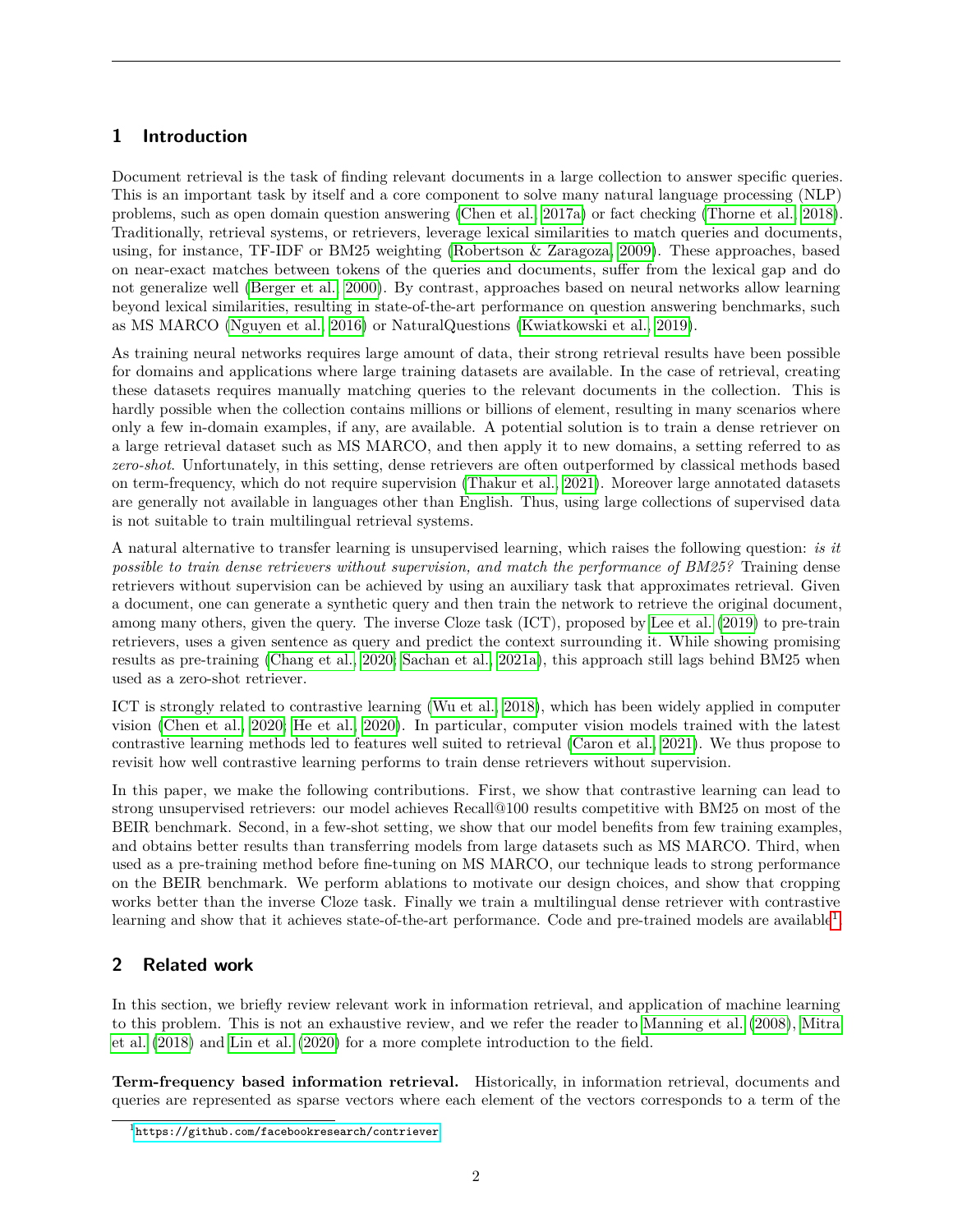<span id="page-2-0"></span>vocabulary. Different weighing schemes have been proposed, to determine how important a particular term is to a document in a large dataset. One of the most used weighing scheme is known as TF-IDF, and is based on inverse document frequency, or term specificity [\(Jones, 1972\)](#page-14-4). BM25, which is still widely used today, extends TF-IDF [\(Robertson et al., 1995\)](#page-15-7). A well known limitation of these approaches is that they rely on near-exact match to retrieve documents. This led to the introduction of latent semantic analysis [\(Deerwester](#page-13-1) [et al., 1990\)](#page-13-1), in which documents are represented as low dimensional dense vectors.

**Neural network based information retrieval.** Following the successful application of deep learning methods to natural language processing, neural networks techniques were introduced for information retrieval. [Huang et al.](#page-13-2) [\(2013\)](#page-13-2) proposed a deep bag-of-words model, in which representations of queries and documents are computed independently. A relevance score is then obtained by taking the dot product between representations, and the model is trained end-to-end on click data from a search engine. This method was later refined by replacing the bag-of-words model by convolutional neural networks [\(Shen et al., 2014\)](#page-15-8) or recurrent neural network [\(Palangi et al., 2016\)](#page-15-9). A limitation of **bi-encoders** is that queries and documents are represented by a single vector, preventing the model to capture fine-grained interactions between terms. [Nogueira & Cho](#page-15-10) [\(2019\)](#page-15-10) introduced a **cross-encoder** model, based on the BERT model [\(Devlin et al., 2019\)](#page-13-3), which jointly encodes queries and documents. The application of a strong pre-trained model, as well as the cross-encoder architecture, lead to important improvement on the MS MARCO benchmark [\(Bajaj et al., 2016\)](#page-12-5).

The methods described in the previous paragraph were applied to re-rank documents, which were retrieved with a traditional IR system such as BM25. [Gillick et al.](#page-13-4) [\(2018\)](#page-13-4) first studied whether continuous retrievers, based on bi-encoder neural models, could be viable alternative to re-ranking. In the context of question answering, [Karpukhin et al.](#page-14-5) [\(2020\)](#page-14-5) introduced a dense passage retriever (DPR) based on the bi-encoder architecture. This model is initialized with a BERT network, and trained discriminatively using pairs of queries and relevant documents, with hard negatives from BM25. [Xiong et al.](#page-15-11) [\(2020\)](#page-15-11) further extended this work by mining hard negatives with the model itself during optimization, and trained on the MS MARCO dataset. Once a collection of documents, such as Wikipedia articles, is encoded, retrieval is performed with a fast k-nearest neighbors library such as FAISS [Johnson et al.](#page-14-6) [\(2019\)](#page-14-6). To alleviate the limitations of bi-encoders, [Humeau et al.](#page-13-5) [\(2019\)](#page-13-5) introduces the poly-encoder architecture, where documents are encoded by multiple vectors. Similarly, [Khattab et al.](#page-14-7) [\(2020\)](#page-14-7) proposes the ColBERT model, which keeps a vector representation for each term of the queries and documents. To make the retrieval tractable, the term-level function is approximated to first retrieve an initial set of candidates, which are then re-ranked with the true score. In the context of question answering, knowledge distillation has been used to train retrievers, either using the attention scores of the reader of the downstream task as synthetic labels [\(Izacard & Grave, 2021\)](#page-13-6), or the relevance score from a cross encoder [\(Yang & Seo, 2020\)](#page-16-0). [Luan et al.](#page-14-8) [\(2020\)](#page-14-8) compares, theoretically and empirically, the performance of sparse and dense retrievers, including bi-, cross- and poly-encoders. Dense retrievers, such as DPR, can lead to indices that weigh close to 100 GB when encoding document collections such as Wikipedia. [Izacard et al.](#page-14-9) [\(2020\)](#page-14-9) shows how to compress such indices, with limited impact on performance, making them more practical to use.

**Self-supervised learning for NLP.** Following the success of word2vec [\(Mikolov et al., 2013\)](#page-15-12), many self-supervised techniques have been proposed to learn representation of text. Here, we briefly review the ones that are most related to our approach: sentence level models and contrastive techniques. [Jernite et al.](#page-14-10) [\(2017\)](#page-14-10) introduced different objective functions to learn sentence representations, including next sentence prediction and sentence order prediction. These objectives were later used in pre-trained models based on transformers, such as BERT [\(Devlin et al., 2019\)](#page-13-3) and AlBERT [\(Lan et al., 2019\)](#page-14-11). In the context of retrieval, [Lee et al.](#page-14-1) [\(2019\)](#page-14-1) introduced the inverse cloze task (ICT), whose purpose is to predict the context surrounding a span of text. [Guu et al.](#page-13-7) [\(2020\)](#page-13-7) integrated a bi-encoder retriever model in a BERT pre-training scheme. The retrieved documents are used as additional context in the BERT task, and the whole system is trained end-to-end in an unsupervised way. Similarly, [Lewis et al.](#page-14-12) [\(2020\)](#page-14-12) proposed to jointly learn a retriever and a generative seq2seq model, using self-supervised training. [Chang et al.](#page-12-2) [\(2020\)](#page-12-2) compares different pre-training tasks for retrieval, including the inverse cloze task. In the context of natural language processing, [Fang et al.](#page-13-8) [\(2020\)](#page-13-8) proposed to apply MoCo where positive pairs of sentences are obtained using back-translation. Different works augmented the masked language modeling objective with a contrastive loss [\(Giorgi et al., 2020;](#page-13-9) [Wu](#page-15-13)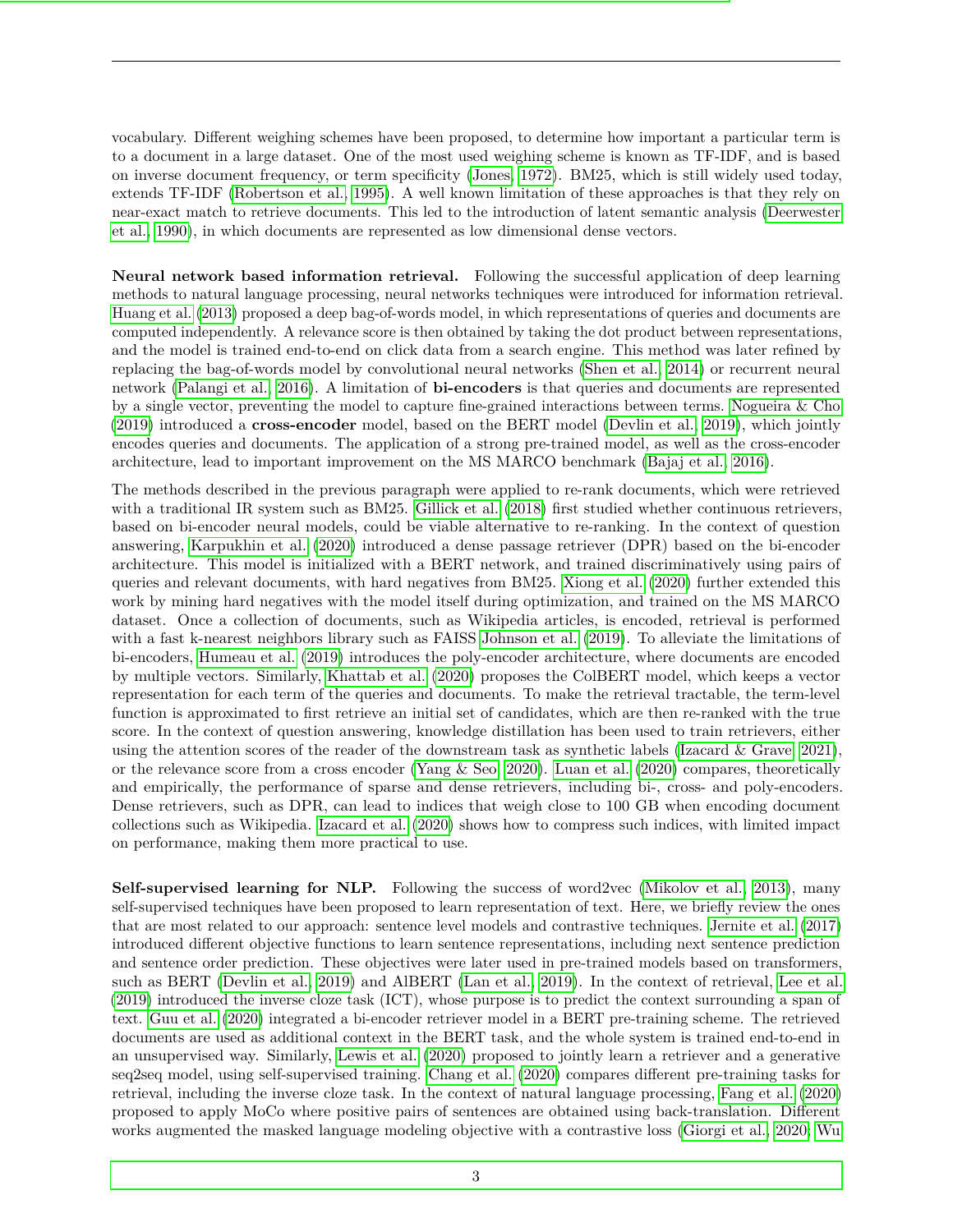<span id="page-3-0"></span>[et al., 2020;](#page-15-13) [Meng et al., 2021\)](#page-14-13). Finally, SBERT [\(Reimers & Gurevych, 2019\)](#page-15-14) uses a Siamese network similar to contrastive learning to learn a BERT-like model that is adapted to matching sentence embeddings. Their formulation is similar to our work but requires aligned pairs of sentences to form positive pairs while we propose to use data augmentation to leverage large unaligned textual corpora. Concurrent to this work, [Gao](#page-13-10) [& Callan](#page-13-10) [\(2021\)](#page-13-10) have also shown the potential of contrastive learning for information retrieval; building on the same observation that both tasks share a similar structure.

## **3 Method**

In this section, we describe how to train a dense retriever with no supervision. We review the model architecture and then describe contrastive learning  $-$  a key component of its training.

The objective of a retriever is to find relevant documents in a large collection for a given query. Thus, the retriever takes as input the set of documents and the query and outputs a relevance score for each document. A standard approach is to encode each query-document pair with a neural network [\(Nogueira & Cho, 2019\)](#page-15-10). This procedure requires re-encoding every document for any new query and hence does not scale to large collections of documents. Instead, we propose to use a bi-encoder architecture, where documents and queries are encoded independently [\(Huang et al., 2013;](#page-13-2) [Karpukhin et al., 2020\)](#page-14-5). One can compute the relevance score by taking the dot product (or cosine similarity) between the document's representation and the representation of the query. More precisely, given a query *q* and document *d*, we encode each of them independently using the same model,  $f_{\theta}$ , parameterized by  $\theta$ . The relevance score  $s(q, d)$  is then the dot product of the resulting representations:

$$
s(q, d) = \langle f_{\theta}(q), f_{\theta}(d) \rangle.
$$

In practice, we use a transformer network for  $f_{\theta}$  to embed both queries and documents. Alternatively, two different encoders can be used to encode queries and documents respectively as in DPR [\(Karpukhin et al.,](#page-14-5) [2020\)](#page-14-5). Empirically, we observed that using the same encoder, such as in [Xiong et al.](#page-15-11) [\(2020\)](#page-15-11), generally improves robustness in the context of zero-shot transfer or few-shot learning, while having no impact on other settings. Finally, the representation  $f_{\theta}(q)$  (resp.  $f_{\theta}(d)$ ) for a query (resp. document) is obtained by averaging the hidden representations of the last layer. Following previous work on dense retrieval with neural networks, we use the BERT base uncased architecture and refer the reader to [Devlin et al.](#page-13-3) [\(2019\)](#page-13-3) for more details.

#### **3.1 Unsupervised training on unaligned documents**

In this section, we describe our unsupervised training method. We briefly review the loss function traditionally used in contrastive learning. We then discuss obtaining positive pairs from a single text document, a critical ingredient for this training paradigm.

#### **3.1.1 Contrastive learning**

Contrastive learning is an approach that relies on the fact that every document is, in some way, unique. This signal is the only information available in the absence of manual supervision. A contrastive loss is used to learn by discriminating between documents. This loss compares either positive (from the same document) or negative (from different documents) pairs of document representations. Formally, given a query *q* with an associated positive document  $k_{+}$ , and a pool of negative documents  $(k_i)_{i=0..K}$ , the contrastive InfoNCE loss is defined as:

$$
\mathcal{L}(q, k_{+}) = -\frac{\exp(s(q, k_{+})/\tau)}{\sum_{i=0}^{K} \exp(s(q, k_{i})/\tau)},
$$
\n(1)

where  $\tau$  is a temperature parameter. This loss encourages the relevance score of relevant documents to be high and that of irrelevant documents to be low. Another interpretation of this loss function is the following: given the query representation  $q$ , the goal is to recover, or retrieve, the representation  $k_{+}$  corresponding to the positive document, among all the negatives *k<sup>i</sup>* . In the following, we refer to the left-hand side representations in the score *s* as queries and the right-hand side representations as keys.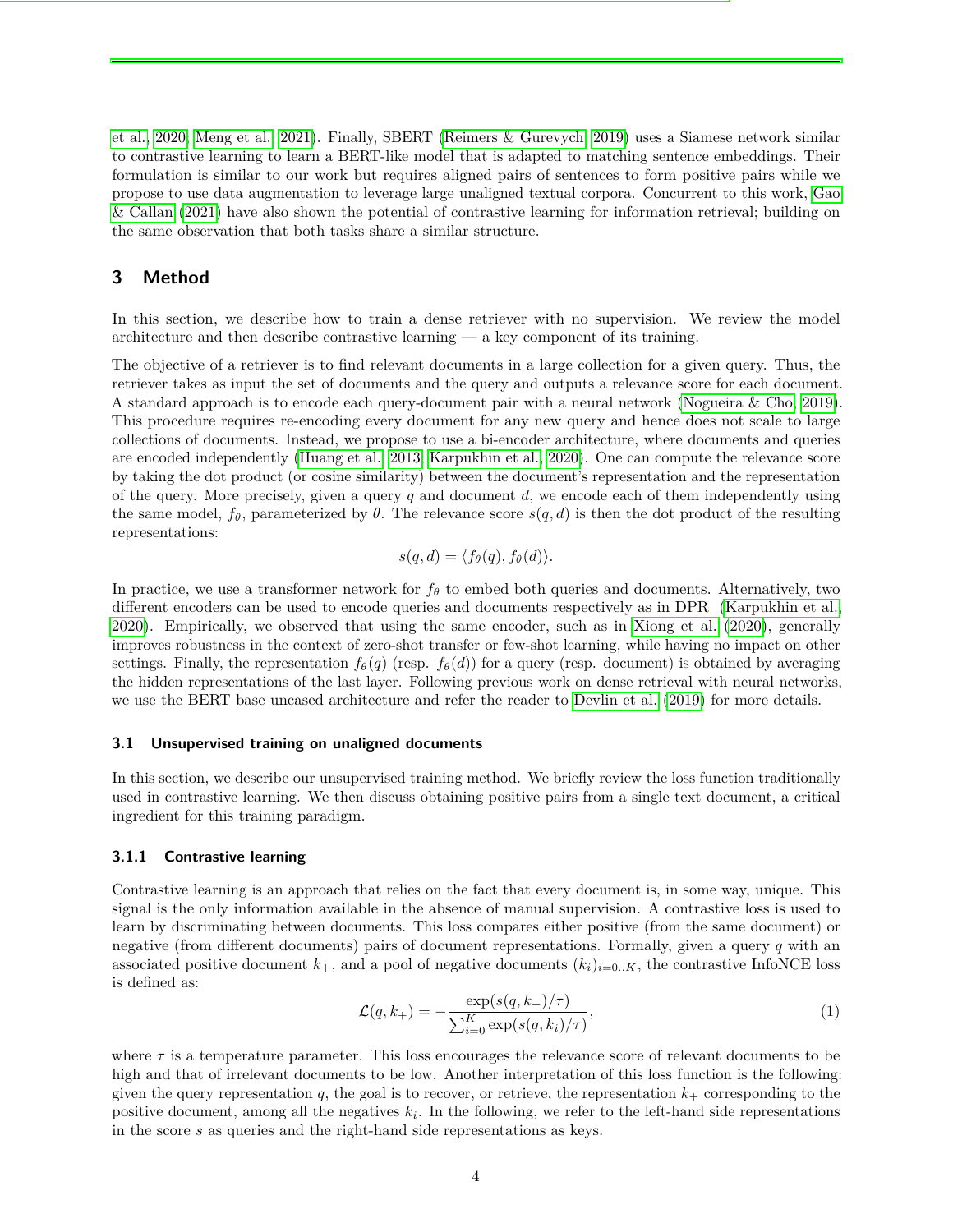## <span id="page-4-0"></span>**3.1.2 Building positive pairs from a single document**

A crucial element of contrastive learning is how to build positive pairs from a single input. In computer vision, this step relies on applying two independent data augmentations to the same image, resulting in two "views" that form a positive pair [\(Wu et al., 2018;](#page-15-5) [Chen et al., 2020\)](#page-12-3). While we consider similar independent text transformation, we also explore dependent transformations designed to reduce the correlation between views.

**Inverse Cloze Task** is a data augmentation that generates two mutually exclusive views of a document, introduced in the context of retrieval by [Lee et al.](#page-14-1) [\(2019\)](#page-14-1). The first view is obtained by randomly sampling a span of tokens from a segment of text, while the complement of the span forms the second view. Specifically, given a sequence of text  $(w_1, ..., w_n)$ , ICT samples a span  $(w_a, ..., w_b)$ , where  $1 \le a \le b \le n$ , uses the tokens of the span as the query and the complement  $(w_1, ..., w_{a-1}, w_{b+1}, ..., w_n)$  as the key. In the original implementation by [Lee et al.](#page-14-1) [\(2019\)](#page-14-1) the span corresponds to a sentence, and is kept in the document 10% of the time to encourage lexical matching. The Inverse Cloze Task is closely related to the Cloze task which uses the span complement  $(w_1, ..., w_{a-1}, w_{b+1}, ..., w_n)$  as the query.

**Independent cropping** is a common independent data augmentation used for images where views are generated independently by cropping the input. In the context of text, cropping is equivalent to sampling a span of tokens. This strategy thus samples independently two spans from a document to form a positive pair. As opposed to the inverse Cloze task, in *cropping* both views of the example correspond to contiguous subsequence of the original data. A second difference between cropping and ICT is the fact that independent random cropping is symmetric: both the queries and documents follow the same distribution. Independent cropping also lead to overlap between the two views of the data, hence encouraging the network to learn exact matches between the query and document, in a way that is similar to lexical matching methods like BM25. In practice, we can either fix the length of the span for the query and the key, or sample them.

**Additional data augmentation.** Finally, we also consider additional data augmentations such as random word deletion, replacement or masking. We use these perturbation in addition to random cropping.

#### **3.1.3 Building large set of negative pairs**

An important aspect of contrastive learning is to sample a large set of negative pairs. Most standard frameworks differ from each other in terms of how the negatives are handled, and we briefly describe two of them, in-batch negative sampling and MoCo, that we use in this work.

**Negative pairs within a batch.** A first solution is to generate the negative pairs by using the other examples from the same batch: each example in a batch is transformed twice to generate positive pairs, and we generate negative pairs by using the views from the other examples in the batch. We will refer to this technique as "in-batch negatives". In that case, the gradient is back-propagated through the representations of both the queries and the keys. A downside of this approach is that it requires extremely large batch sizes to work well [Chen et al.](#page-12-3) [\(2020\)](#page-12-3). This method has been widely used to train information retrieval models with supervised data [Chen et al.](#page-12-6) [\(2017b\)](#page-12-6); [Karpukhin et al.](#page-14-5) [\(2020\)](#page-14-5) and was also considered when using ICT to pre-train retrievers by [Lee et al.](#page-14-1) [\(2019\)](#page-14-1).

**Negative pairs across batches.** An alternative approach is to store representations from previous batches in a queue and use them as negative examples in the loss [\(Wu et al., 2018\)](#page-15-5). This allows for smaller batch size but slightly changes the loss by making it asymmetric between "queries" (one of the view generated from the elements of the current batch), and "keys" (the other generated views, as well as the elements stored in the queue). Gradient is only backpropagated through the "queries", and the representation of the "keys" are considered as fixed. In practice, the features stored in the queue from previous batches comes form previous iterations of the network. This leads to a drop of performance when the network rapidly changes during training. Instead, [He et al.](#page-13-0) [\(2020\)](#page-13-0) proposed to generate representations of keys from a second network that is updated more slowly. This approach, called MoCo, considers two networks: one for the keys, parametrized by  $\theta_k$ , and one of the query, parametrized by  $\theta_q$ . The parameters of the query network are updated with backpropagation and stochastic gradient descent, similarly to when using in-batch negatives,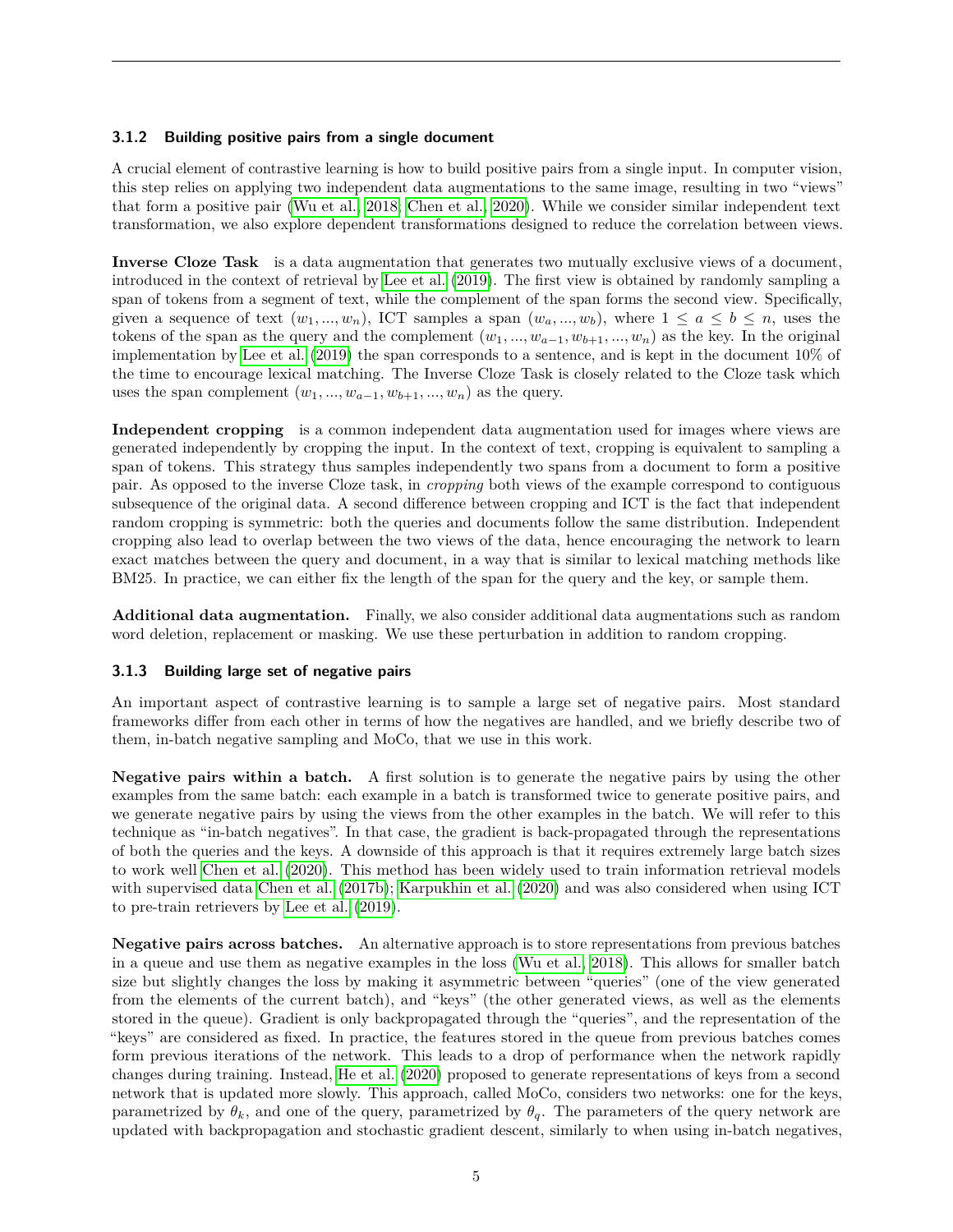<span id="page-5-1"></span>

<span id="page-5-0"></span>Figure 1: **Unsupervised retrieval.** We compare our pre-training without using *any* annotated data to REALM [\(Guu et al., 2020\)](#page-13-7), SimCSE [\(Gao et al., 2021\)](#page-13-11) and BM25. For SimCSE we report results of the model using RoBERTa large. REALM uses annotated entity recognition data for training. We highlight that our unsupervised pre-training is on par with BM25 but on 2 datasets.

while the parameters of the key network, or Momentum encoder, is updated from the parameters of the query network by using a exponential moving average:

$$
\theta_k \leftarrow m\theta_k + (1 - m)\theta_q,\tag{2}
$$

where  $m$  is the momentum parameter that takes its value in  $[0, 1]$ .

#### **4 Experiments**

In this section, we empirically evaluate our best retriever trained with contrastive learning, called *Contriever*, which uses MoCo with random cropping. We give technical details about our model in Appendix [A.1,](#page-16-1) and perform ablations in Section [6.](#page-10-0)

#### **4.1 Datasets**

First, we evaluate our model on two question answering datasets: NaturalQuestions [\(Kwiatkowski et al.,](#page-14-0) [2019\)](#page-14-0) and TriviaQA [\(Joshi et al., 2017\)](#page-14-14). For both datasets, we use the open domain versions as introduced by [Lee et al.](#page-14-1) [\(2019\)](#page-14-1), and the English Wikipedia dump from Dec. 20, 2018 as the collection of documents to retrieve from. We report the top-k retrieval accuracy, *i.e.* the number of questions for which at least one of the top-k passages contain the answer.

Second, we use the BEIR benchmark, introduced by [Thakur et al.](#page-15-3) [\(2021\)](#page-15-3), which contains 18 retrieval datasets, corresponding to nine tasks, such as fact checking or citation prediction, and covering different domains, such as Wikipedia or scientific publications. Most datasets from BEIR do not contain a training set, and the focus of the benchmark is *zero-shot retrieval*. However, most machine learning based retrievers are still trained on supervised data, such as the large scale retrieval dataset MS MARCO [\(Bajaj et al., 2016\)](#page-12-5). Following standard practice, we report two metrics on this benchmark: nDCG@10 and Recall@100. The nDCG@10 focuses on the ranking of the top 10 retrieved documents, and is good at evaluating rankings returned to humans, for example in a search engine. On the other hand, Recall@100 is relevant to evaluate retrievers that are used in machine learning systems, such as question answering. Indeed, such models can process hundreds of documents, and ignore their ranking [\(Izacard & Grave, 2020\)](#page-13-12). While nDCG@10 is the main metric of BEIR, we are more interested in the Recall@100 to evaluate bi-encoders, as our goal is to develop retrievers that can be used in ML systems. Moreover, in many settings, retrieved documents can be re-ranked with a more powerful model such as a cross-encoder, thus improving the nDCG@10.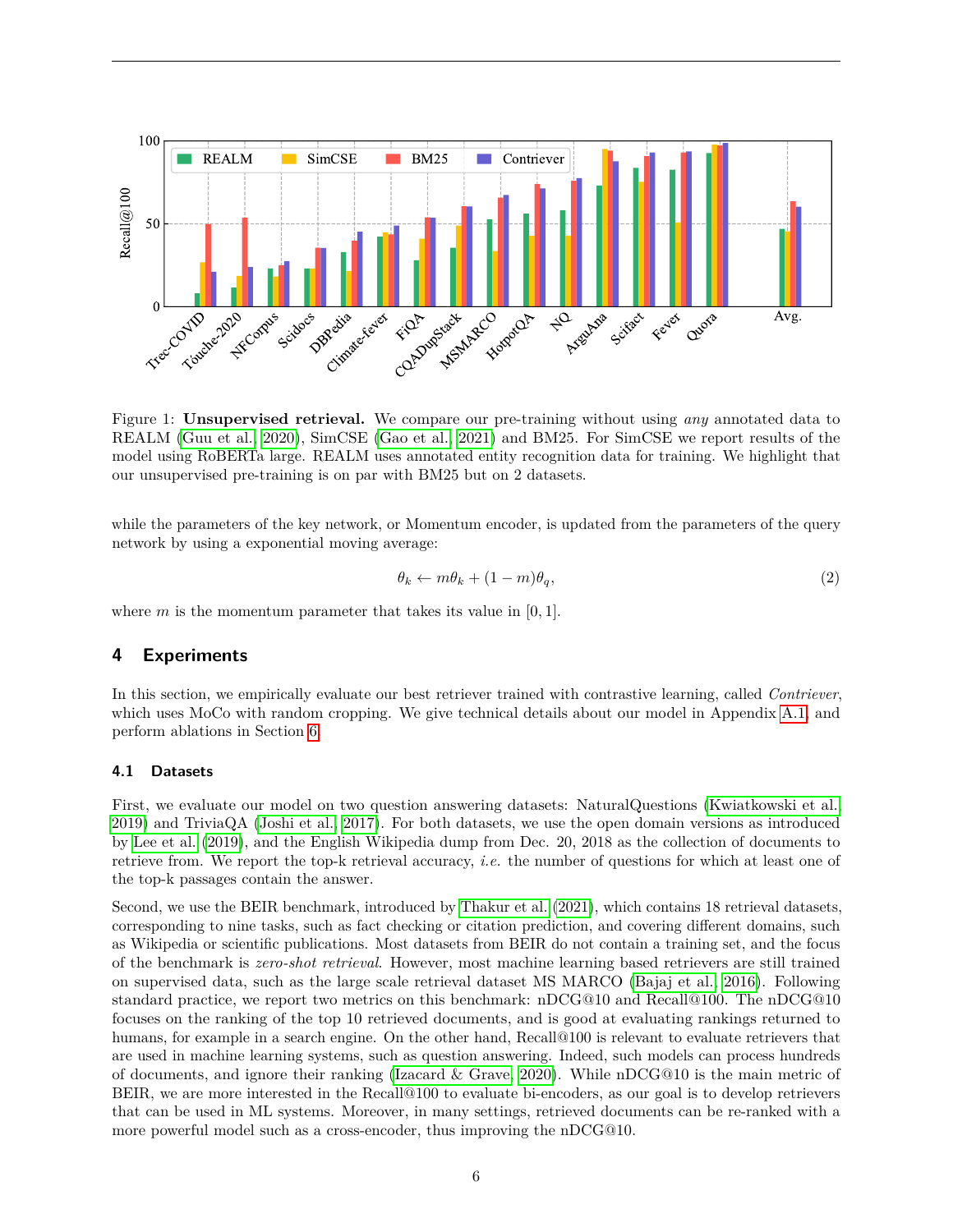<span id="page-6-2"></span><span id="page-6-1"></span>Table 1: **Unsupervised recall@k** on the test sets of NaturalQuestions and TriviaQA. For Inverse Cloze Task and Masked Salient Spans we report the results of [Sachan et al.](#page-15-15) [\(2021b\)](#page-15-15). The Masked Salient Spans model uses annotated named entity recognition data. For BM25 we report the results of [Ma et al.](#page-14-15) [\(2021\)](#page-14-15)

|                                                  |                          | NaturalQuestions |       |                          | TriviaQA |       |
|--------------------------------------------------|--------------------------|------------------|-------|--------------------------|----------|-------|
|                                                  | R@5                      | R@20             | R@100 | R@5                      | R@20     | R@100 |
| Inverse Cloze Task (Sachan et al., 2021b)        | 32.3                     | 50.9             | 66.8  | 40.2                     | 57.5     | 73.6  |
| Masked salient spans (Sachan et al., 2021b)      | 41.7                     | 59.8             | 74.9  | 53.3                     | 68.2     | 79.4  |
| BM25 (Ma et al., 2021)                           | $\overline{\phantom{a}}$ | 62.9             | 78.3  | $\overline{\phantom{a}}$ | 76.4     | 83.2  |
| Contriever                                       | 47.8                     | 67.8             | 82.1  | 59.4                     | 74.2     | 83.2  |
| Supervised topline: DPR (Karpukhin et al., 2020) |                          | 78.4             | 85.4  | -                        | 79.4     | 85.0  |

## **4.2 Baselines**

First, we compare Contriever to BM25, which does not require supervision. On QA datasets, we compare to dense retrievers trained with ICT and the Masked Salient Spans from [Sachan et al.](#page-15-15) [\(2021b\)](#page-15-15). On BEIR, we consider the retriever from REALM [\(Guu et al., 2020\)](#page-13-7), and RoBERTa large fine-tuned with SimCSE [\(Gao](#page-13-11) [et al., 2021\)](#page-13-11), as unsupervised dense retrievers. We also compare to ML-based retrievers trained on MS MARCO, classified in three categories: sparse, dense and late-interaction. For sparse methods, we compare to *Splade v2* [\(Formal et al., 2021\)](#page-13-13), which computes sparse representations of documents with BERT pre-trained model. For dense methods, we use *DPR* [\(Karpukhin et al., 2020\)](#page-14-5) and *ANCE* [\(Xiong et al., 2020\)](#page-15-11), which are bi-encoders trained on supervised data such as NaturalQuestions or MS MARCO. We also compare to *TAS-B* [\(Hofstätter et al., 2021\)](#page-13-14), which performs distillation from a cross-encoder to a bi-encoder, and GenQ, which creates synthetic query-document pairs with a generative model.<sup>[2](#page-6-0)</sup> For late-interaction, we use ColBERT [\(Khattab et al., 2020\)](#page-14-7), which computes pairwise scores between contextualized representations of queries and documents, as well as a cross-encoder used to re-rank documents retrieved with BM25.

#### **4.3 Results**

First, we compare the performance of fully unsupervised models, i.e., without fine-tuning on MS MARCO or other annotated data. In Table [1,](#page-6-1) we report the retrieval performance on two question answering datasets: NaturalQuestions [\(Kwiatkowski et al., 2019\)](#page-14-0) and TriviaQA [\(Joshi et al., 2017\)](#page-14-14). Here, our model is competitive with a strong BM25 baseline [\(Ma et al., 2021\)](#page-14-15), for example leading to 3 points improvement for the recall@100 on NaturalQuestions. It also outperforms previously proposed dense retrievers which were trained with ICT or salient span masking. In Figure [1](#page-5-0) we report the recall@100 performance of unsupervised models on the BEIR benchmark. Interestingly, we observe that in this setting, Contriever is competitive compared to BM25 on all datasets, but TREC-COVID and Tóuche-2020. In particular, it obtains better performance than BM25 on 11 out of 15 datasets from the benchmark for the recall@100. Contriever also outperforms previously proposed unsupervised dense retrievers, which obtains lower performance than BM25 in general. For the nDCG@10, which puts more emphasis on the very first retrieved documents, while Contriever largely closes the gap between unsupervised retrievers and BM25, it is still outperformed by BM25 as reported in Table [11.](#page-18-0) The difference is mainly due to the fact that BM25 largely outperforms Contriever on two datasets with specific features: Trec-COVID and Tóuche-2020. Trec-COVID is an information retrieval dataset related to COVID. However data used to train Contriever were collected before the COVID outbreak, thus they may not be adapted. Tóuche-2020 contains long documents, which does not seem to be very well supported by dense neural retrievers: even after supervised training, models are still lagging behind BM25. Overall, these results show the potential of contrastive learning to train fully unsupervised dense retrievers.

Next, we report nDCG@10 on the BEIR benchmark for different retrievers trained on MS MARCO in Table [2](#page-7-0) (recall@100 can be found in Table [10](#page-17-0) of appendix). We individually report results on each dataset as well as

<span id="page-6-0"></span><sup>2</sup>GenQ thus leads to one different model for each dataset.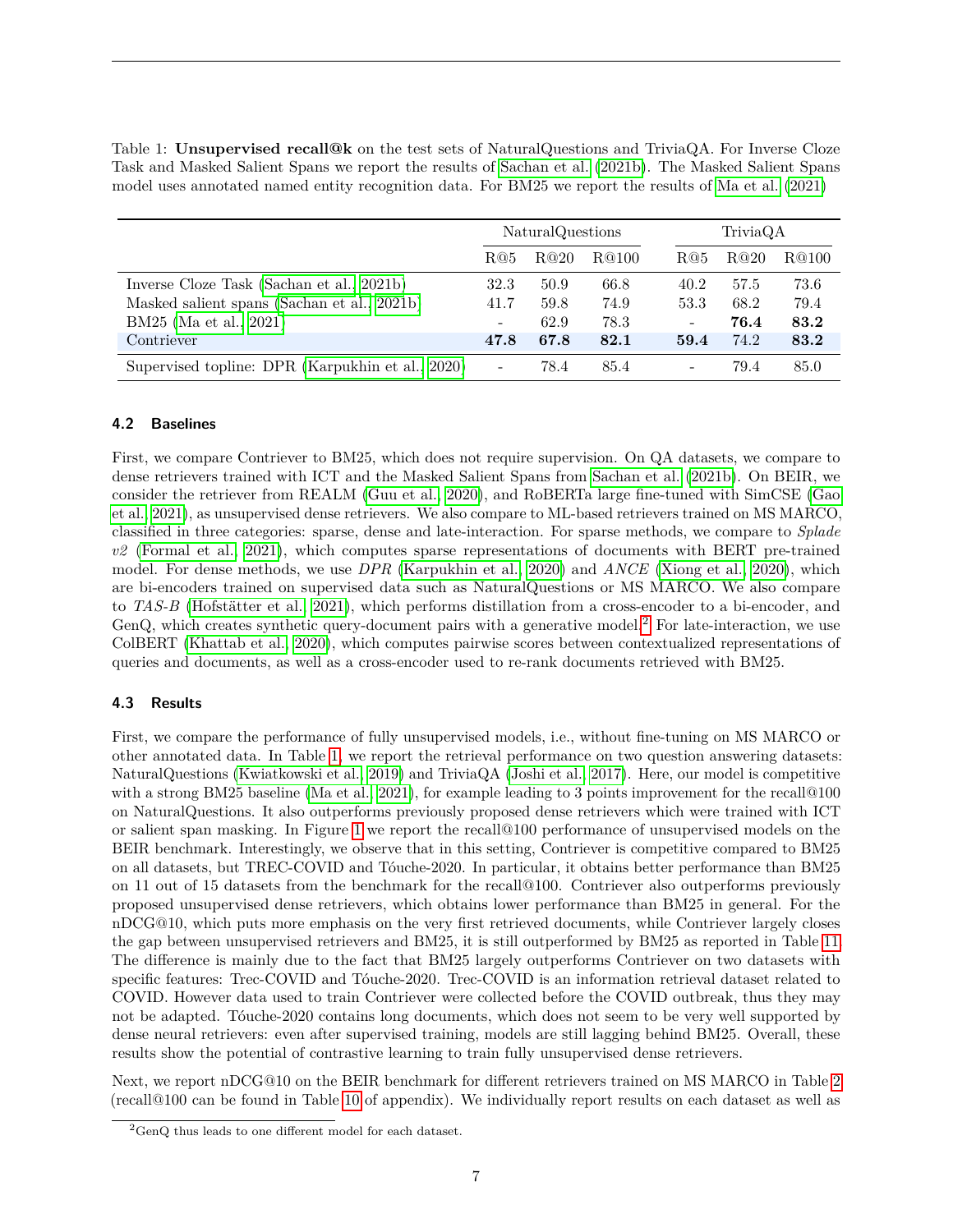<span id="page-7-0"></span>Table 2: **BEIR Benchmark.** We report nDCG@10 on the test sets from the BEIR benchmark for bi-encoder methods without re-ranker. We also report the average and number of datasets where a method is the best ("Best on") over the entire BEIR benchmark (excluding three datasets because of their licence). Bold is the best overall. MS MARCO is excluded from the average. "CE" refers to cross-encoder.

|                  | BM25 | $BM25+CE$ | <b>DPR</b> | ANCE             | TAS-B          | $Gen-Q$ | ColBERT        | Splade v2                | Ours         | $Ours + CE$ |
|------------------|------|-----------|------------|------------------|----------------|---------|----------------|--------------------------|--------------|-------------|
| MS MARCO         | 22.8 | 41.3      | 17.7       | 38.8             | 40.8           | 40.8    | 40.1           | 43.3                     | 40.7         | 47.0        |
| Trec-COVID       | 65.6 | 75.7      | 33.2       | 65.4             | 48.1           | 61.9    | 67.7           | 71.0                     | 59.6         | 70.1        |
| <b>NFC</b> orpus | 32.5 | 35.0      | 18.9       | 23.7             | 31.9           | 31.9    | 30.5           | 33.4                     | 32.8         | 34.4        |
| NQ               | 32.9 | 53.3      | 47.4       | 44.6             | 46.3           | 35.8    | 52.4           | 52.1                     | 49.8         | 57.7        |
| HotpotQA         | 60.3 | 70.7      | 39.1       | 45.6             | 58.4           | 53.4    | 59.3           | 68.4                     | 63.8         | 71.5        |
| FiQA             | 23.6 | 34.7      | 11.2       | 29.5             | 30.0           | 30.8    | 31.7           | 33.6                     | 32.9         | 36.7        |
| ArguAna          | 31.5 | 31.1      | 17.5       | 41.5             | 42.9           | 49.3    | 23.3           | 47.9                     | 44.6         | 41.3        |
| Touche-2020      | 36.7 | 27.1      | 13.1       | 24.0             | 16.2           | 18.2    | 20.2           | 36.4                     | 23.0         | 29.8        |
| CQADupStack      | 29.9 | 37.0.     | 15.3       | 29.6             | 31.4           | 34.7    | 35.0           | $\overline{\phantom{a}}$ | 34.5         | 37.7        |
| Quora            | 78.9 | 82.5      | 24.8       | 85.2             | 83.5           | 83.0    | 85.4           | 83.8                     | 86.5         | 82.4        |
| <b>DBPedia</b>   | 31.3 | 40.9      | 26.3       | 28.1             | 38.4           | 32.8    | 39.2           | 43.5                     | 41.3         | 47.1        |
| Scidocs          | 15.8 | 16.6      | 7.7        | 12.2             | 14.9           | 14.3    | 14.5           | 15.8                     | 16.5         | 17.1        |
| <b>FEVER</b>     | 75.3 | 81.9      | 56.2       | 66.9             | 70.0           | 66.9    | 77.1           | 78.6                     | 75.8         | 81.9        |
| Climate-FEVER    | 21.3 | 25.3      | 14.8       | 19.8             | 22.8           | 17.5    | 18.4           | 23.5                     | 23.7         | 25.8        |
| Scifact          | 66.5 | 68.8      | 31.8       | 50.7             | 64.3           | 64.4    | 67.1           | 69.3                     | 67.7         | 69.2        |
| Avg. $w/o$ CQA   | 44.0 | 49.5      | 26.3       | 41.3             | 43.7           | 43.1    | 45.1           | 50.6                     | 47.5         | 51.2        |
| Avg.             | 43.0 | 48.6      | 25.5       | 40.5             | 42.8           | 42.5    | 44.4           | $\overline{\phantom{0}}$ | 46.6         | 50.2        |
| Best on          | 1    | 3         | $\theta$   | $\boldsymbol{0}$ | $\overline{0}$ | 1       | $\overline{0}$ | $\mathbf 1$              | $\mathbf{1}$ | 9           |

<span id="page-7-2"></span>Table 3: **Few-shot retrieval.** Test nDCG@10 after training on a small in-domain training set. We compare BERT and our model, with and without an intermediate fine-tuning step on MS MARCO. Note that our unsupervised pre-training alone outperforms BERT with intermediate MS MARCO fine-tuning.

|              | Additional data | SciFact | <b>NFC</b> orpus | FiQA  |
|--------------|-----------------|---------|------------------|-------|
| $\#$ queries |                 | 729     | 2,590            | 5,500 |
| <b>BM25</b>  |                 | 66.5    | 32.5             | 23.6  |
| <b>BERT</b>  | -               | 75.2    | 29.9             | 26.1  |
| Contriever   | -               | 84.0    | 33.6             | 36.4  |
| <b>BERT</b>  | MS MARCO        | 80.9    | 33.2             | 30.9  |
| Contriever   | MS MARCO        | 84.8    | 35.8             | 38.1  |

the average over 14 datasets of the BEIR Benchmark (excluding 3 for license reasons). We observe that when used as pre-training, contrastive learning leads to strong performance: contriever obtains the best results among dense bi-encoder methods for the nDCG@10, and is state-of-the-art for the recall@100 (improving the average recall@100 from 65.0 to 67.1). This strong recall@100 performance can be further exploited by using a cross-encoder<sup>[3](#page-7-1)</sup> to re-rank the retrieved documents: this leads to the state-of-the-art on 8 datasets of the BEIR benchmark for the nDCG@10, as well as on average. It should be noted that our fine-tuning procedure on MS MARCO is simpler than for other retrievers, as we use a simple strategy for negative mining and do not use distillation. Our model would probably also benefits from improvements proposed by these retrievers, but this is beyond the scope of this paper.

Finally, we illustrate the benefit of our retriever compared to BM25 in a *few-shot* setting, where we have access to a small number of in-domain retrieval examples. This setting is common in practice, and lexical based methods, like BM25, cannot leverage the small training sets to adapt its weights. In Table [3,](#page-7-2) we report nDCG@10 on three datasets from BEIR associated with the smallest training sets, ranging from 729 to 5,500 queries. We observe that on these small datasets, our pre-training leads to better results than BERT pre-training, even when BERT is fine-tuned on MS MARCO as an intermediate step. Our pre-trained model

<span id="page-7-1"></span><sup>&</sup>lt;sup>3</sup>We use the existing ms-marco-MiniLM-L-6-v2 cross-encoder model to perform the re-ranking.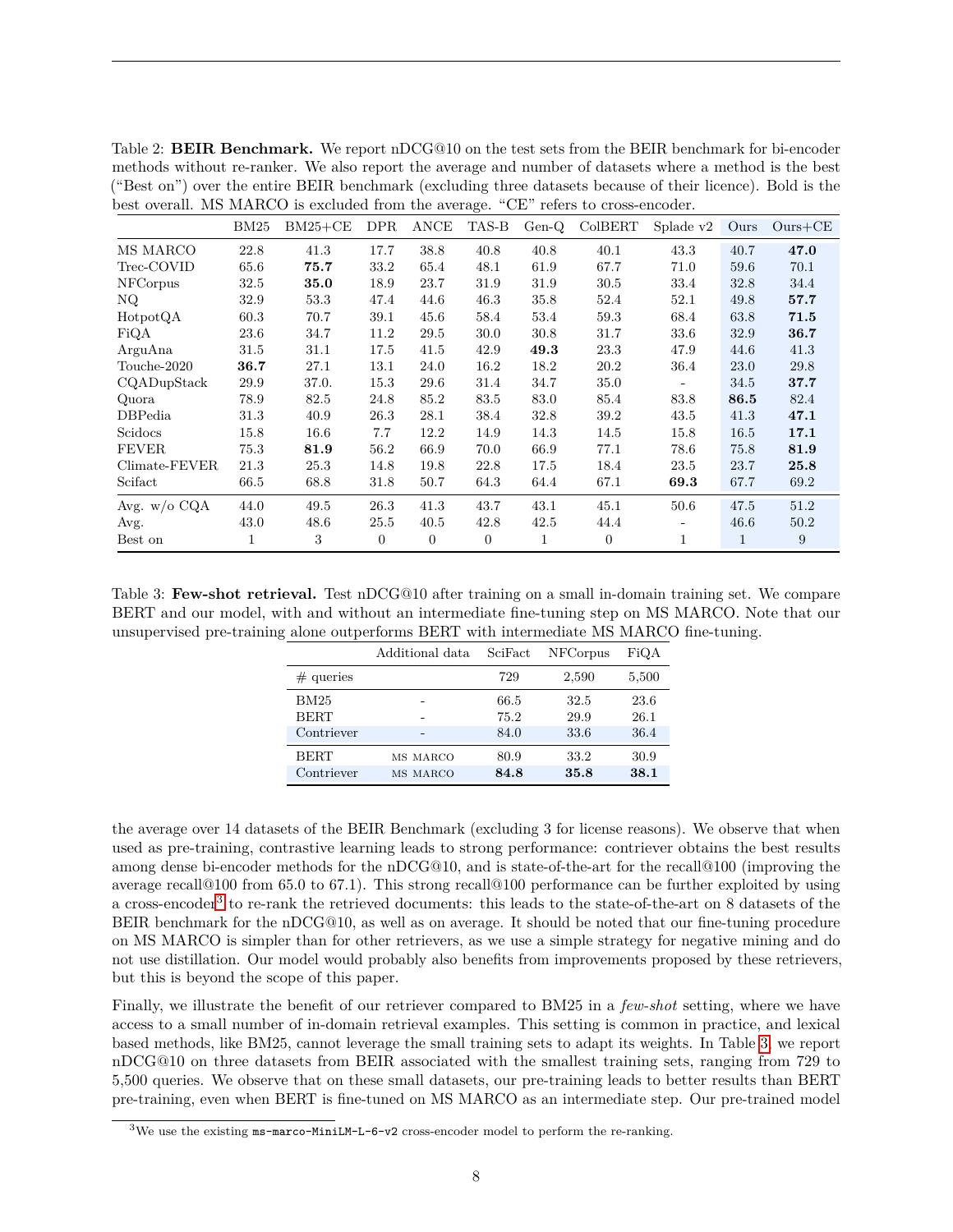<span id="page-8-0"></span>also outperforms BM25, showing the advantage of dense retriever over lexical methods in the few-shot setting. More details are given in Appendix [A.3.](#page-16-2)

# **5 Multilingual retrieval**

In this section, we illustrate another advantage of learning unsupervised dense retrievers, when performing multi-lingual retrieval. While large labeled datasets are available in English, allowing to train strong dense retrievers (as shown in previous sections), this is unfortunately not the case for lower resources languages. Here, we show how unsupervised training is a promising direction. First, we show that our approach leads to strong performance, either in a full unsupervised setting, or by fine-tuning a multi-lingual model on English data such as MS MARCO. Second, we demonstrate that our model can also perform cross-lingual retrieval, by retrieving English documents from other languages queries. Unsupervised retrievers based on lexical matching, such as BM25, would obtain poor performance, especially for pairs of languages with different scripts such as English and Arabic.

## **5.1 Multilingual pre-training**

Our multilingual model, called *mContriever*, is jointly pre-trained on 29 languages. The multilingual pretraining largely follows the method discussed in previous sections, but it differs by few particularities related to the pre-training data and the hyperparameters used. The model is initialized with the multilingual version of BERT, mBERT, trained on 104 languages. For the pre-training data, we consider the languages contained in CCNet [\(Wenzek et al., 2020\)](#page-15-16) that are also part of our evaluation datasets. This results in a training set containing the CCNet data for 29 languages detailed in Table [12.](#page-19-0) During pre-training, examples are uniformly sampled over languages, i.e. the probability that a training sample comes from a specific language is the same for all languages. We observed that increasing the number of languages considered for pre-training generally deteriorates performance as reported in Appendix [B.3](#page-17-1) similarly to what has been observed for multilingual masked language models [\(Conneau et al., 2019\)](#page-13-15). We pre-trained our multilingual mContriever with a queue size of 32768. This generally improves stability, and is able to compensate for the additional instabilities observed in the multilingual setting. More detailed hyperparameters are given in Appendix [B.1.](#page-16-3)

## **5.2 Fine-tuning**

Large labeled datasets for information retrieval are generally available only in English. It is therefore natural to investigate whether large monolingual datasets can be leveraged for multilingual retrieval. We consider fine-tuning our pre-trained mContriever model on MS MARCO. This generally improves performance in all languages. The model trained on MS MARCO can be further fine-tuned on Mr. TyDi achieving state-of-the-art performance on this dataset. Further details regarding fine-tuning are given in Appendix [B.2.](#page-16-4)

## <span id="page-8-1"></span>**5.3 Evaluation**

We evaluate the performance of our pre-trained model with and without fine-tuning on English data on two different benchmarks. First, we consider Mr. TyDi [\(Zhang et al., 2021\)](#page-16-5), a multilingual information retrieval benchmark derived from TyDi QA [\(Clark et al., 2020\)](#page-13-16). Given a question, the goal is to find relevant documents in a pool of Wikipedia documents in the same language.

In Mr. TyDi the pool of documents is restricted to the language of the query. Being able to retrieve relevant documents from another language is desirable to leverage large source of information that may no be available in all languages. In order to evaluate cross-lingual retrieval performance we derive an evaluation setting from MKQA [\(Longpre et al., 2020\)](#page-14-16). Given a question in a specific language, we perform retrieval in English Wikipedia, and evaluate if the English answer is in the retrieved documents. The MKQA dataset makes this possible by providing the same questions and answers in 26 languages. We remove unanswerable questions, questions accepting a binary yes/no answer and questions with long answers from the original MKQA dataset. This results in an evaluation set of 6619 queries. It should be noted that methods based on term matching such as BM25 are intrinsically limited in this cross-lingual retrieval setting because similar terms in different languages may not match.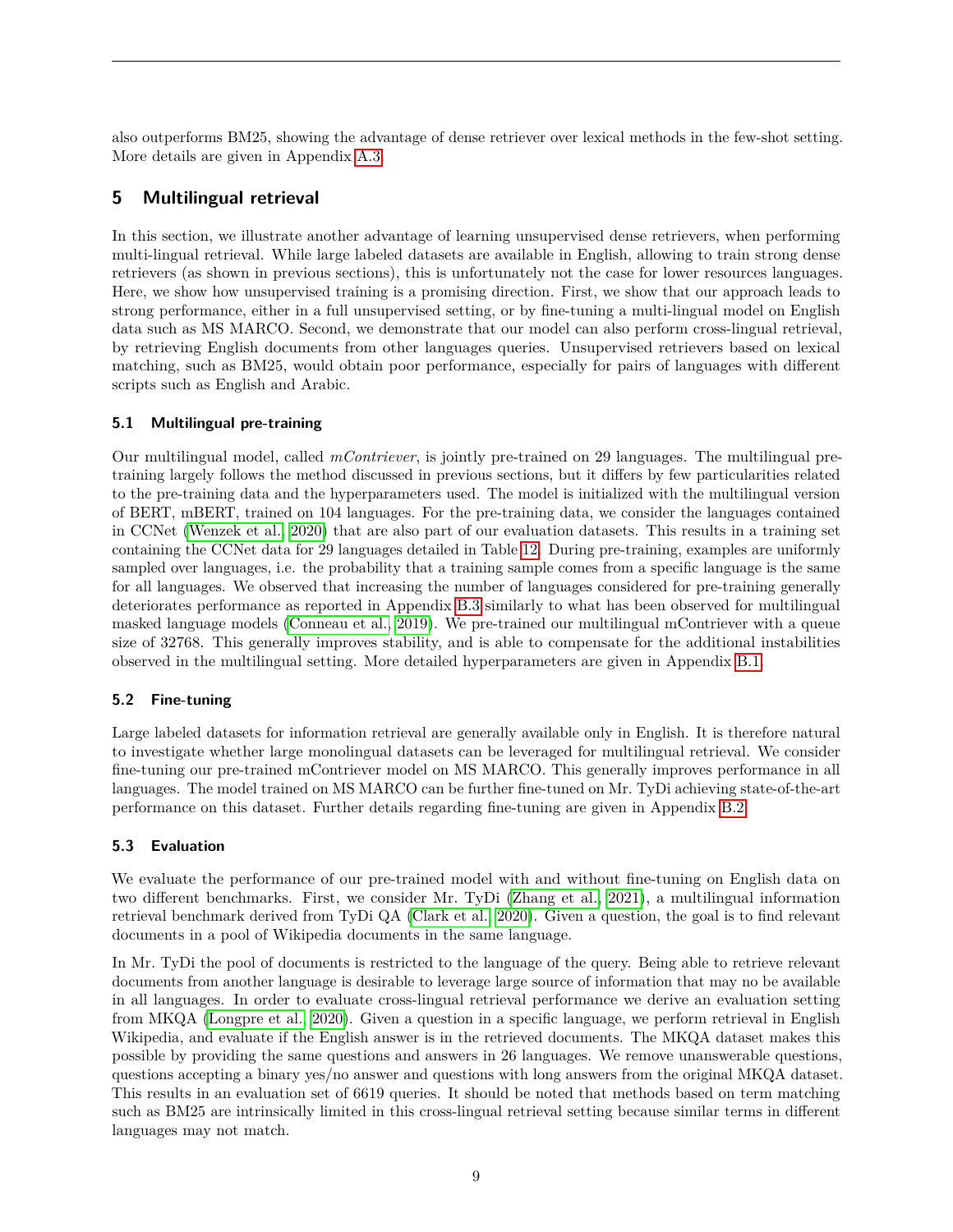<span id="page-9-1"></span><span id="page-9-0"></span>Table 4: **Multilingual retrieval on Mr. TyDi.** We report MRR@100 and Recall@100 on the test sets of Mr. TyDi. mContriever fine-tuned on MS MARCO is compared against its counterparts without contrastive pre-training using the same training recipe, referred to as *mBERT + MS MARCO*. We also report the results after fine-tuning on Mr. TyDi for the model trained on MS MARCO.

|                                                                                       | ar                   | bn                   | en                   | $\mathbf f$          | id                   | ja                   | ko                   | ru                   | <b>SW</b>            | te                   | th                   | avg                  |
|---------------------------------------------------------------------------------------|----------------------|----------------------|----------------------|----------------------|----------------------|----------------------|----------------------|----------------------|----------------------|----------------------|----------------------|----------------------|
|                                                                                       |                      |                      |                      |                      |                      |                      | MRR@100              |                      |                      |                      |                      |                      |
| BM25 (Zhang et al., 2021)<br>mDPR (Zhang et al., 2021)<br>Hybrid (Zhang et al., 2021) | 36.7<br>26.0<br>49.1 | 41.3<br>25.8<br>53.5 | 15.1<br>16.2<br>28.4 | 28.8<br>11.3<br>36.5 | 38.2<br>14.6<br>45.5 | 21.7<br>18.1<br>35.5 | 28.1<br>21.9<br>36.2 | 32.9<br>18.5<br>42.7 | 39.6<br>7.3<br>40.5  | 42.4<br>10.6<br>42.0 | 41.7<br>13.5<br>49.2 | 33.3<br>16.7<br>41.7 |
| $mBERT + MS MARCO$                                                                    | 29.7                 | 27.4                 | 23.7                 | 26.7                 | 29.9                 | 22.2                 | 22.5                 | 28.3                 | 32.9                 | 26.5                 | 8.2                  | 25.3                 |
| mContriever<br>$+$ MS MARCO<br>$+$ Mr. Tydi                                           | 27.3<br>43.4<br>72.4 | 36.3<br>42.3<br>67.2 | 9.2<br>27.1<br>56.6  | 21.1<br>35.1<br>60.2 | 23.5<br>42.6<br>63.0 | 19.5<br>32.4<br>54.9 | 22.3<br>34.2<br>55.3 | 17.5<br>36.1<br>59.7 | 38.3<br>51.2<br>70.7 | 22.5<br>37.4<br>90.3 | 37.2<br>40.2<br>67.3 | 25.0<br>38.4<br>65.2 |
|                                                                                       |                      |                      |                      |                      |                      |                      | Recall@100           |                      |                      |                      |                      |                      |
| BM25 (Zhang et al., 2021)<br>mDPR (Zhang et al., 2021)<br>Hybrid (Zhang et al., 2021) | 80.0<br>62.0<br>86.3 | 87.4<br>67.1<br>93.7 | 55.1<br>47.5<br>69.6 | 72.5<br>37.5<br>78.8 | 84.6<br>46.6<br>88.7 | 65.6<br>53.5<br>77.8 | 79.7<br>49.0<br>70.6 | 66.0<br>49.8<br>76.0 | 76.4<br>26.4<br>78.6 | 81.3<br>35.2<br>82.7 | 85.3<br>45.5<br>87.5 | 74.3<br>47.3<br>80.9 |
| $mBERT + MS MARCO$                                                                    | 78.4                 | 78.4                 | 76.8                 | 70.9                 | 76.8                 | 70.0                 | 58.3                 | 74.9                 | 71.8                 | 81.3                 | 32.5                 | 70.0                 |
| mContriever<br>$+$ MS MARCO<br>$+$ Mr. Tydi                                           | 82.0<br>88.7<br>94.0 | 89.6<br>91.4<br>98.6 | 48.8<br>77.2<br>92.2 | 79.6<br>88.1<br>92.7 | 81.4<br>89.8<br>94.5 | 72.8<br>81.7<br>88.8 | 66.2<br>78.2<br>88.9 | 68.5<br>83.8<br>92.4 | 88.7<br>91.4<br>93.7 | 80.8<br>96.6<br>98.9 | 90.3<br>90.5<br>95.2 | 77.2<br>87.0<br>93.6 |

#### **5.4 Baselines**

On Mr. TyDi [\(Zhang et al., 2021\)](#page-16-5) we report results from the original paper. This includes a BM25 baseline, a model fine-tuned on NaturalQuestions using the DPR pipeline, and an hybrid model combining the two.

On our cross-lingual evaluation benchmark derived from MKQA, we consider the retriever of the CORA question answering pipeline [\(Asai et al., 2021\)](#page-12-7), trained on a combination of datasets containing the English NaturalQuestions and the cross-lingual XOR-TyDi QA, with data augmentation based on translation.

#### **5.5 Results**

We report results on Mr. TyDi in Table [4.](#page-9-0) The effectiveness of the multilingual pre-training appears clearly as the pre-trained model fine-tuned on MS MARCO achieve significantly better performance than its counterparts without pre-training when fine-tuned using the same pipeline. Interestingly fine-tuning on these English-only datasets improves performance on all languages. Moreover our unsupervised mContriever outperforms BM25 for the Recall@100, and after fine-tuning on MS MARCO it achieves state-of-the-art performance for this metric. Performance can be further improved by fine-tuning on the train set of Mr. TyDi. This appears to be particularly important for the MRR@100 metric which put emphasis on the quality of the first documents retrieved. For this metric our unsupervised model is still lagging behind BM25.

Results on the cross-lingual retrieval benchmark derived from MKQA are reported in Table [5,](#page-10-1) with per language details for the Recall@100 and Recall@20 reported in Table [13](#page-19-1) and Table [14](#page-19-2) of appendix. Interestingly using only supervised training data in English, our mContriever fine-tuned on MS MARCO outperforms the CORA retriever. Also, similarly to the results reported on Mr. TyDi, adding multilingual contrastive pre-training before fine-tuning on MS MARCO improves performance over its counterpart without pre-training. On MKQA, evaluation is performed by lowercasing both queries and documents the query, as we observsed that this improves performance. This does not impact the CORA retriever which is based on an uncased version of mBERT.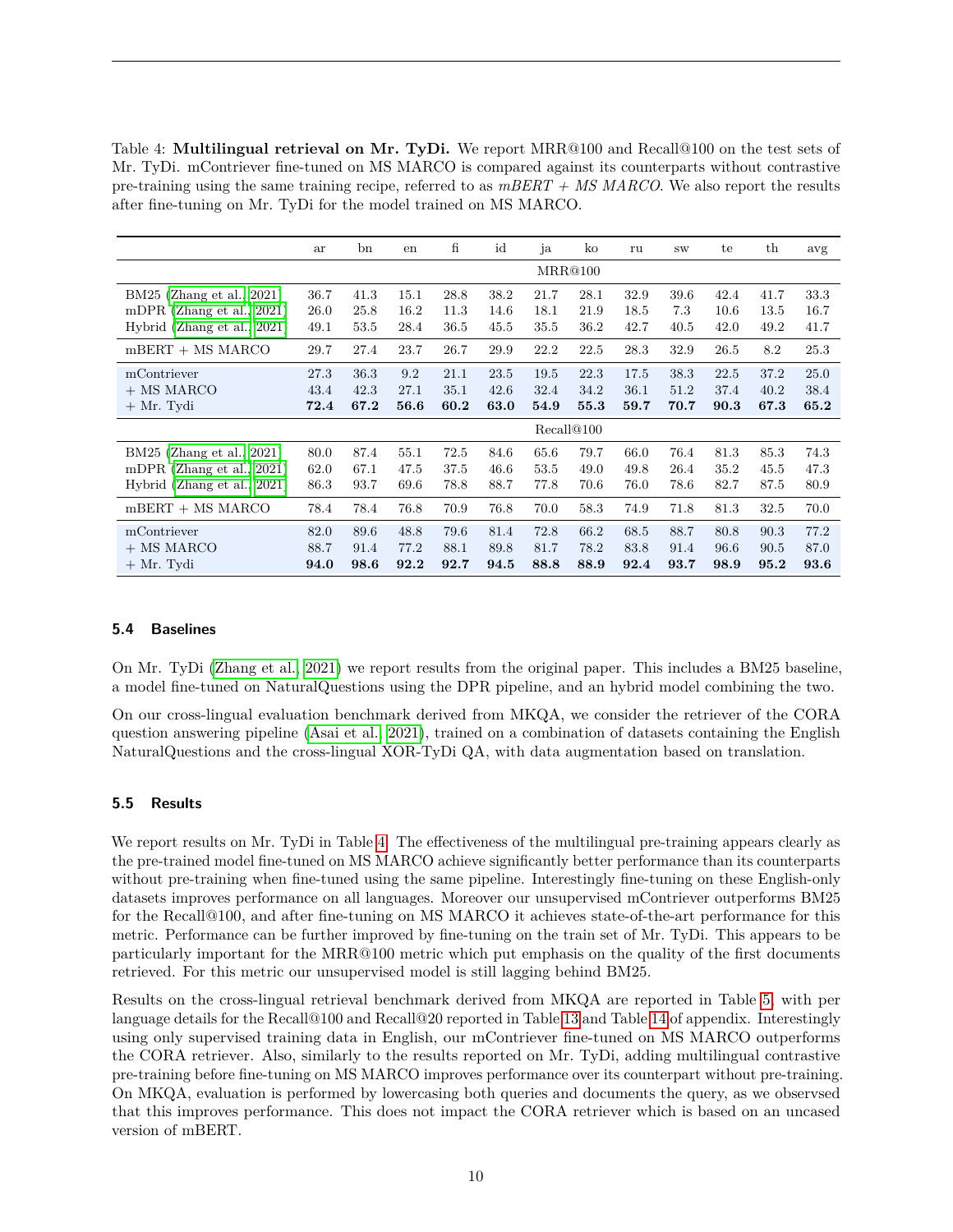<span id="page-10-1"></span>Table 5: **Cross-lingual retrieval on MKQA.** We report the average on all languages included in MKQA for the Recall@100 and the Recall@20, and report the Recall@100 for a subset of languages. Complete results are reported in Table [13](#page-19-1) and Table [14](#page-19-2) of appendix.

|                    | Avg. $R@20$ | Avg. R@100 | en   | ar   | <sub>1</sub> a | k0   | es   | he   | de   |
|--------------------|-------------|------------|------|------|----------------|------|------|------|------|
| <b>CORA</b>        | 49.0        | 59.8       | 75.6 | 44.5 | 47.0           | 45.5 | 69.2 | 48.3 | 68.1 |
| $mBERT + MS MARCO$ | 43.3        | 56.2       | 74.1 | 42.9 | 55.5           | 47.3 | 63.0 | 44.8 | 55.9 |
| mContriever        | 31.4        | 49.2       | 65.3 | 43.0 | 47.1           | 44.8 | 37.2 | 44.7 | 49.0 |
| $+$ MS MARCO       | 53.9        | 65.6       | 75.6 | 53.3 | 60.4           | 55.4 | 70.0 | 59.6 | 66.6 |

<span id="page-10-2"></span>Table 6: **MoCo vs. in-batch negatives.** In this table, we report nDCG@10 on the BEIR benchmark for in-batch negatives and MoCo, without fine-tuning on the MS MARCO dataset.

|                    | <b>NFC</b> orpus | NQ.  |      | FiQA ArguAna | Quora | DBPedia | SciDocs  | <b>FEVER</b> | AVG  |
|--------------------|------------------|------|------|--------------|-------|---------|----------|--------------|------|
| MoCo               | $26.2\,$         | 13.1 | 13.7 | 33.0         | 69.5  | 20.0    | 11.9     | 57.6         | 30.1 |
| In-batch negatives | 24.2             | 21.6 | 13.0 | 33.7         | 74.9  | .7.9    | $13.6\,$ | 56.1         | 31.9 |

# <span id="page-10-0"></span>**6 Ablation studies**

In this section, we investigate the influence of different design choices on our method. In these ablations, all the models are pre-trained on English Wikipedia for 200k gradient steps, with a batch size of 2,048 (on 32 GPUs). Each fine-tuning on MS MARCO takes 20k gradient steps with a batch size of 512 (on 8 GPUs), using AdamW and no hard negatives.

**MoCo vs. in-batch negatives.** First, we compare the two contrastive pre-training methods: MoCo and in-batch negatives. As in in-batch negatives, the number of negative examples is equal to the batch size, we train models with a batch size of 4,096 and restrict the queue in MoCo to the same number of elements. This experiment measures the effect of using of momentum encoder for the keys instead of the same network as for the queries. Using a momentum also prevents from backpropagating the gradient through the keys. We report results, without fine-tuning on MS MARCO in Table [6.](#page-10-2) We observe that the difference of performance between the two methods is small, especially after fine-tuning on MS MARCO. We thus propose to use MoCo as our contrastive learning framework, since it scales to a larger number of negative examples without the need to increase the batch size.

**Number of negative examples.** Next, we study the influence of the number of negatives used in the contrastive loss, by varying the queue size of the MoCo algorithm. We consider values ranging from 2,048 to 131,072, and report results in Figure [2.](#page-11-0) We see that on average over the BEIR benchmark, increasing the number of negatives leads to better retrieval performance, especially in the unsupervised setting. However, we note that this effect is not equally strong for all datasets.

**Data augmentations.** Third, we compare different ways to generate pairs of positive examples from a single document or chunk of text. In particular, we compare random cropping, which leads to pairs with overlap, and the inverse cloze task, which was previously considered to pre-train retrievers. Interestingly, as shown in Table [7,](#page-11-1) the random cropping strategy outperforms the inverse cloze task in our setting. We believe that random cropping, leading to the identical distributions of keys and queries, leads to more stable training with MoCo compared to ICT. This might explains part of the difference of performance between the two methods. We also investigate whether additional data perturbations, such as random word deletion or replacement, are beneficial for retrieval.

**Training data.** Finally, we study the impact of the pre-training data on the performance of our retriever, by training on Wikipedia, CCNet or a mix of both sources of data. We report results in Table [8,](#page-12-8) and observe that there is no clear winner between the two data sources. Unsurprisingly, training on the more diverse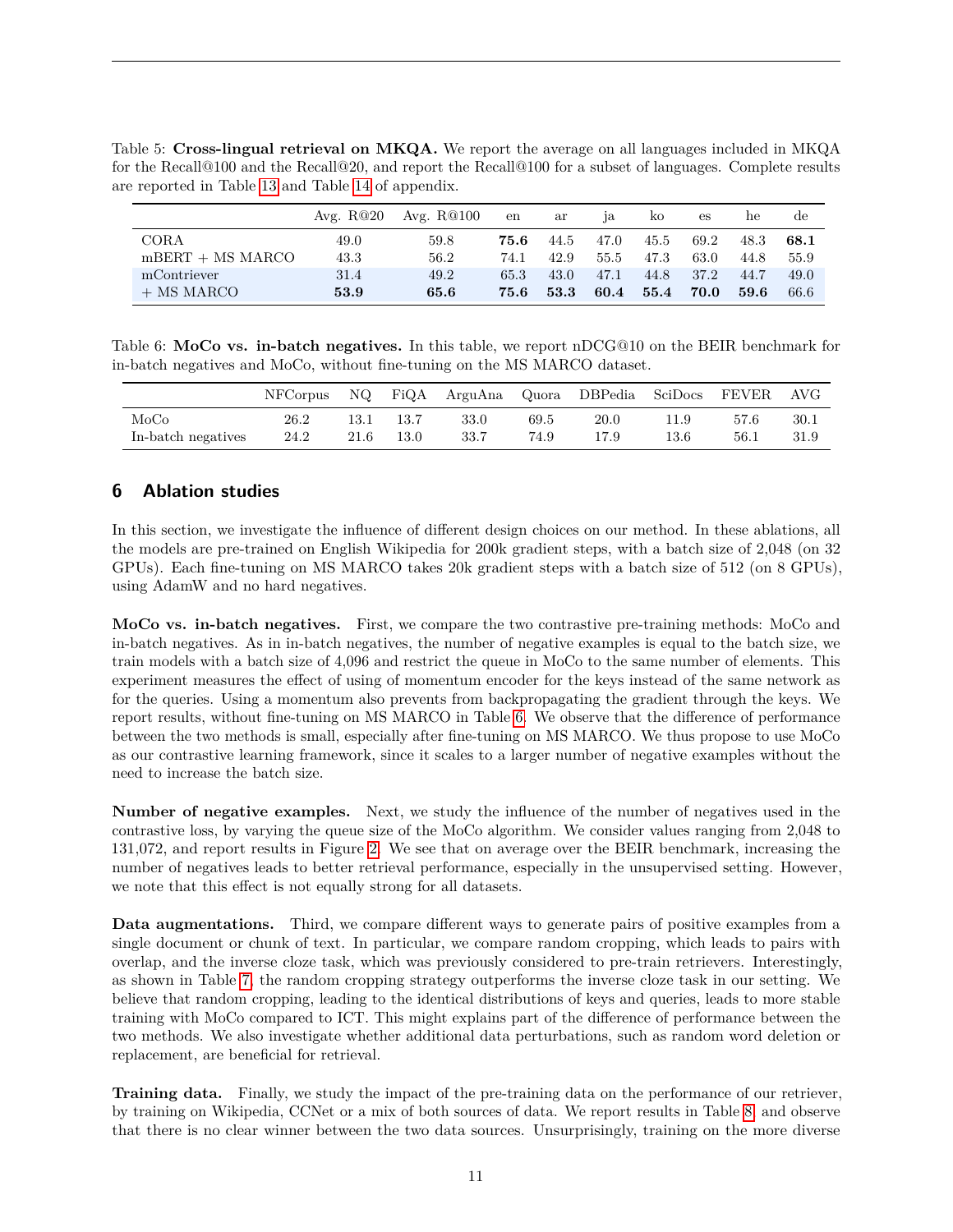

<span id="page-11-0"></span>Figure 2: **Impact of the number of negatives.** We report nDCG@10 as a function of the queue size, with and without fine-tuning on MS MARCO. We report numbers using the MoCo framework where the keys for the negatives are computed with the momentum encoder and stored in a queue.

|  | Table 7: Impact of data augmentions. We report nDCG@10 without fine-tuning on MS MARCO. |  |
|--|-----------------------------------------------------------------------------------------|--|
|  |                                                                                         |  |

<span id="page-11-1"></span>

|                  | NFCorpus | NQ.  | ArguAna | Quora | DBPedia | SciDocs  | <b>FEVER</b> | Overall |
|------------------|----------|------|---------|-------|---------|----------|--------------|---------|
| ICT              | 23.2     | 19.4 | 31.6    | 27.6  | 21.3    | $10.6\,$ | 55.6         | 25.9    |
| Crop             | 27.6     | 17.7 | 35.6    | 75.4  | 21.0    | 13.3     | 64.5         | 32.2    |
| $Crop + delete$  | 26.8     | 20.8 | 35.8    | 77.3  | 21.5    | 14.0     | 67.9         | 33.8    |
| $Crop + replace$ | 27.7     | 18.7 | 36.2    | 75.6  | 22.0    | 13.0     | 66.8         | 32.9    |

CCNet data leads to strong improvements on datasets from different domains than Wikipedia, such as FiQA or Quora. On the other hand, on a dataset like FEVER, training on Wikipedia leads to better results. To get the best of both worlds, we consider two strategies to mix the two data sources. In the "50/50%" strategy, examples are sampled uniformly across domain, meaning that half the batches are from Wikipedia and the other half from CCNet. In the "uniform" strategy, examples are sampled uniformly over the union of the dataset. Since CCNet is significantly larger than Wikipedia, this means that most of the batches are from CCNet.

**Impact of fine-tuning on MS MARCO.** To isolate the impact of pre-training from the impact of fine-tuning on MS MARCO, we apply the same fine-tuning to the BERT base uncased model. We report results in Table [9,](#page-12-9) and observe that when applied to BERT, our fine-tuning leads to results that are lower than the state-of-the-art. Hence, we believe that most of the improvement compared to the state-of-the-art retrievers can be attributed to our contrastive pre-training strategy.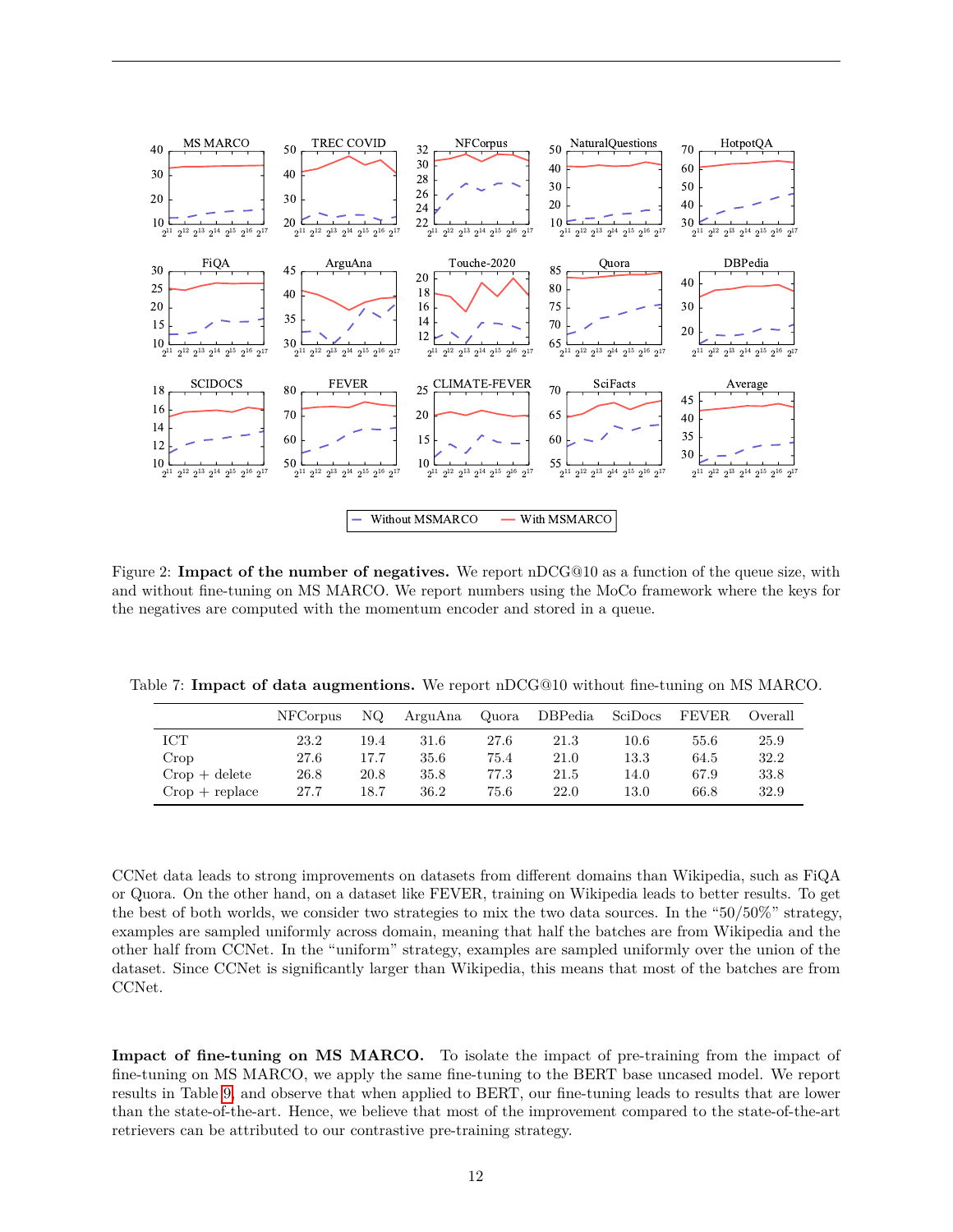|              | <b>NFC</b> orpus | NΟ   | FiQA     | ArguAna | Quora | DBPedia | SciDocs | <b>FEVER</b> | Overall |
|--------------|------------------|------|----------|---------|-------|---------|---------|--------------|---------|
| Wiki         | 27.6             | 17.7 | $16.3\,$ | 35.6    | 75.4  | 21.0    | 13.3    | 64.5         | 33.0    |
| <b>CCNet</b> | 29.5             | 25.8 | 26.2     | 35.2    | 80.6  | 20.5    | 14.9    | 60.9         | 34.9    |
| Uniform      | 31.0             | 19.4 | 25.1     | 37.8    | 80.4  | 21.5    | 14.7    | 59.8         | 33.9    |
| $50/50\%$    | 31.5             | 18.6 | 23.3     | 36.2    | 79.1  | 22.1    | 13.7    | 64.1         | 34.7    |

<span id="page-12-8"></span>Table 8: **Training data.** We report nDCG@10 without fine-tuning on MS MARCO.

Table 9: **Fine-tuning.** We report nDCG@10 after fine-tuning BERT and our model on MS MARCO.

<span id="page-12-9"></span>

|             | NFCorpus | NQ.  | FiQA | ArguAna Quora DBPedia SciDocs FEVER Overall |      |      |      |      |      |
|-------------|----------|------|------|---------------------------------------------|------|------|------|------|------|
| <b>BERT</b> | 28.2     | 44.6 | 25.9 | 35.0                                        | 84.0 | 34.4 | 13.0 | 69.8 | 42.0 |
| Contriever  | 33.2     | 50.2 | 28.8 | 46.0                                        | 85.4 | 38.8 | 16.0 | 77 7 | 46.5 |

## **7 Discussion**

In this work, we propose to explore the limits of contrastive pre-training to learn dense text retrievers. We use the MoCo technique, which allows to train models with a large number of negative examples. We make several interesting observations: first, we show that neural networks trained without supervision using contrastive learning exhibits good retrieval performance, which are competitive with BM25 (albeit not state-of-the-art). These results can be further improved by fine-tuning on the supervised MS MARCO dataset, leading to strong results, in particular for recall@100. Based on that observation, we use a cross-encoder to re-rank documents retrieved with our model, leading to new state-of-the-art on the competitive BEIR benchmark. We also performed extensive ablation experiments, and observed that independent random cropping seems to be a strong alternative to the inverse Cloze task for training retrievers.

## **References**

- <span id="page-12-7"></span>Akari Asai, Xinyan Yu, Jungo Kasai, and Hannaneh Hajishirzi. One question answering model for many languages with cross-lingual dense passage retrieval. *CoRR*, abs/2107.11976, 2021. URL [https://arxiv.](https://arxiv.org/abs/2107.11976) [org/abs/2107.11976](https://arxiv.org/abs/2107.11976). [10](#page-9-1)
- <span id="page-12-5"></span>Payal Bajaj, Daniel Campos, Nick Craswell, Li Deng, Jianfeng Gao, Xiaodong Liu, Rangan Majumder, Andrew McNamara, Bhaskar Mitra, Tri Nguyen, et al. Ms marco: A human generated machine reading comprehension dataset. *arXiv preprint arXiv:1611.09268*, 2016. [3,](#page-2-0) [6](#page-5-1)
- <span id="page-12-1"></span>Adam Berger, Rich Caruana, David Cohn, Dayne Freitag, and Vibhu Mittal. Bridging the lexical chasm: statistical approaches to answer-finding. In *Proceedings of the 23rd annual international ACM SIGIR conference on Research and development in information retrieval*, pp. 192–199, 2000. [2](#page-1-1)
- <span id="page-12-4"></span>Mathilde Caron, Hugo Touvron, Ishan Misra, Hervé Jégou, Julien Mairal, Piotr Bojanowski, and Armand Joulin. Emerging properties in self-supervised vision transformers. *arXiv preprint arXiv:2104.14294*, 2021. [2](#page-1-1)
- <span id="page-12-2"></span>Wei-Cheng Chang, Felix X Yu, Yin-Wen Chang, Yiming Yang, and Sanjiv Kumar. Pre-training tasks for embedding-based large-scale retrieval. *arXiv preprint arXiv:2002.03932*, 2020. [2,](#page-1-1) [3](#page-2-0)
- <span id="page-12-0"></span>Danqi Chen, Adam Fisch, Jason Weston, and Antoine Bordes. Reading Wikipedia to answer open-domain questions. In *Proc. ACL*, 2017a. [2](#page-1-1)
- <span id="page-12-6"></span>Ting Chen, Yizhou Sun, Yue Shi, and Liangjie Hong. On sampling strategies for neural network-based collaborative filtering. *arXiv preprint arXiv:1706.07881*, 2017b. [5](#page-4-0)
- <span id="page-12-3"></span>Ting Chen, Simon Kornblith, Mohammad Norouzi, and Geoffrey Hinton. A simple framework for contrastive learning of visual representations. In *International conference on machine learning*, pp. 1597–1607. PMLR, 2020. [2,](#page-1-1) [5](#page-4-0)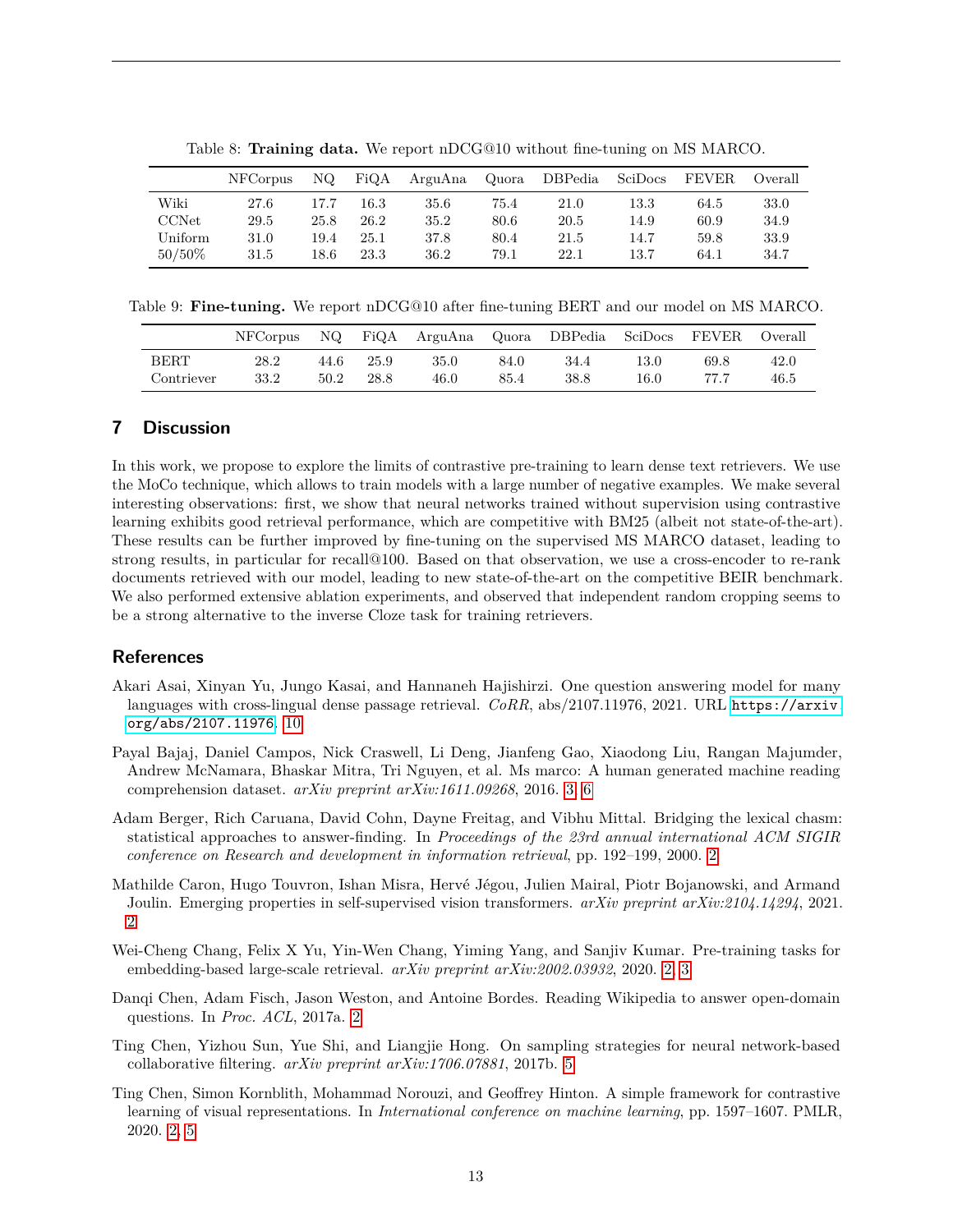- <span id="page-13-16"></span>Jonathan H. Clark, Eunsol Choi, Michael Collins, Dan Garrette, Tom Kwiatkowski, Vitaly Nikolaev, and Jennimaria Palomaki. Tydi QA: A benchmark for information-seeking question answering in typologically diverse languages. *CoRR*, abs/2003.05002, 2020. URL <https://arxiv.org/abs/2003.05002>. [9](#page-8-0)
- <span id="page-13-15"></span>Alexis Conneau, Kartikay Khandelwal, Naman Goyal, Vishrav Chaudhary, Guillaume Wenzek, Francisco Guzmán, Edouard Grave, Myle Ott, Luke Zettlemoyer, and Veselin Stoyanov. Unsupervised cross-lingual representation learning at scale. *CoRR*, abs/1911.02116, 2019. URL <http://arxiv.org/abs/1911.02116>. [9,](#page-8-0) [18](#page-17-2)
- <span id="page-13-1"></span>Scott Deerwester, Susan T Dumais, George W Furnas, Thomas K Landauer, and Richard Harshman. Indexing by latent semantic analysis. *Journal of the American society for information science*, 41(6):391–407, 1990. [3](#page-2-0)
- <span id="page-13-3"></span>Jacob Devlin, Ming-Wei Chang, Kenton Lee, and Kristina Toutanova. BERT: Pre-training of deep bidirectional transformers for language understanding. In *Proc. NAACL*, 2019. [3,](#page-2-0) [4](#page-3-0)
- <span id="page-13-8"></span>Hongchao Fang, Sicheng Wang, Meng Zhou, Jiayuan Ding, and Pengtao Xie. Cert: Contrastive self-supervised learning for language understanding. *arXiv preprint arXiv:2005.12766*, 2020. [3](#page-2-0)
- <span id="page-13-13"></span>Thibault Formal, Carlos Lassance, Benjamin Piwowarski, and Stéphane Clinchant. Splade v2: Sparse lexical and expansion model for information retrieval. *arXiv preprint arXiv:2109.10086*, 2021. [7](#page-6-2)
- <span id="page-13-10"></span>Luyu Gao and Jamie Callan. Unsupervised corpus aware language model pre-training for dense passage retrieval. *arXiv preprint arXiv:2108.05540*, 2021. [4](#page-3-0)
- <span id="page-13-11"></span>Tianyu Gao, Xingcheng Yao, and Danqi Chen. Simcse: Simple contrastive learning of sentence embeddings. *arXiv preprint arXiv:2104.08821*, 2021. [6,](#page-5-1) [7](#page-6-2)
- <span id="page-13-4"></span>Daniel Gillick, Alessandro Presta, and Gaurav Singh Tomar. End-to-end retrieval in continuous space. *arXiv preprint arXiv:1811.08008*, 2018. [3](#page-2-0)
- <span id="page-13-9"></span>John M Giorgi, Osvald Nitski, Gary D Bader, and Bo Wang. Declutr: Deep contrastive learning for unsupervised textual representations. *arXiv preprint arXiv:2006.03659*, 2020. [3](#page-2-0)
- <span id="page-13-7"></span>Kelvin Guu, Kenton Lee, Zora Tung, Panupong Pasupat, and Ming-Wei Chang. Realm: Retrieval-augmented language model pre-training. *arXiv preprint arXiv:2002.08909*, 2020. [3,](#page-2-0) [6,](#page-5-1) [7](#page-6-2)
- <span id="page-13-0"></span>Kaiming He, Haoqi Fan, Yuxin Wu, Saining Xie, and Ross Girshick. Momentum contrast for unsupervised visual representation learning. In *Proceedings of the IEEE/CVF Conference on Computer Vision and Pattern Recognition*, pp. 9729–9738, 2020. [2,](#page-1-1) [5,](#page-4-0) [17](#page-16-6)
- <span id="page-13-14"></span>Sebastian Hofstätter, Sheng-Chieh Lin, Jheng-Hong Yang, Jimmy Lin, and Allan Hanbury. Efficiently teaching an effective dense retriever with balanced topic aware sampling. *arXiv preprint arXiv:2104.06967*, 2021. [7](#page-6-2)
- <span id="page-13-2"></span>Po-Sen Huang, Xiaodong He, Jianfeng Gao, Li Deng, Alex Acero, and Larry Heck. Learning deep structured semantic models for web search using clickthrough data. In *Proceedings of the 22nd ACM international conference on Information & Knowledge Management*, pp. 2333–2338, 2013. [3,](#page-2-0) [4](#page-3-0)
- <span id="page-13-5"></span>Samuel Humeau, Kurt Shuster, Marie-Anne Lachaux, and Jason Weston. Poly-encoders: Transformer architectures and pre-training strategies for fast and accurate multi-sentence scoring. *arXiv preprint arXiv:1905.01969*, 2019. [3](#page-2-0)
- <span id="page-13-12"></span>Gautier Izacard and Edouard Grave. Leveraging passage retrieval with generative models for open domain question answering. *arXiv preprint arXiv:2007.01282*, 2020. [6](#page-5-1)
- <span id="page-13-6"></span>Gautier Izacard and Edouard Grave. Distilling knowledge from reader to retriever for question answering. In *International Conference on Learning Representations*, 2021. URL [https://openreview.net/forum?id=](https://openreview.net/forum?id=NTEz-6wysdb) [NTEz-6wysdb](https://openreview.net/forum?id=NTEz-6wysdb). [3](#page-2-0)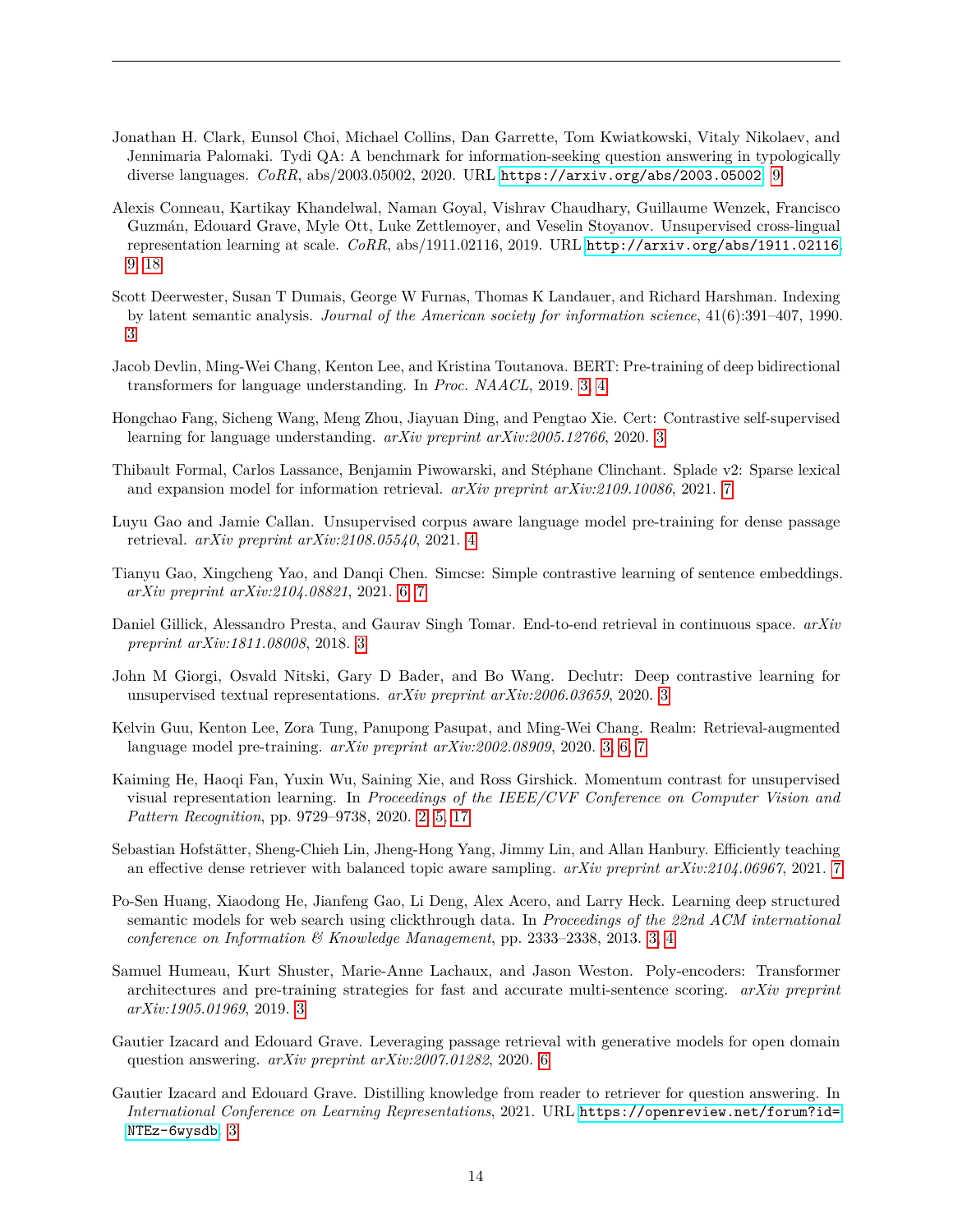- <span id="page-14-9"></span>Gautier Izacard, Fabio Petroni, Lucas Hosseini, Nicola De Cao, Sebastian Riedel, and Edouard Grave. A memory efficient baseline for open domain question answering. *arXiv preprint arXiv:2012.15156*, 2020. [3](#page-2-0)
- <span id="page-14-10"></span>Yacine Jernite, Samuel R Bowman, and David Sontag. Discourse-based objectives for fast unsupervised sentence representation learning. *arXiv preprint arXiv:1705.00557*, 2017. [3](#page-2-0)
- <span id="page-14-6"></span>Jeff Johnson, Matthijs Douze, and Hervé Jégou. Billion-scale similarity search with gpus. *IEEE Transactions on Big Data*, 2019. [3](#page-2-0)
- <span id="page-14-4"></span>Karen Sparck Jones. A statistical interpretation of term specificity and its application in retrieval. *Journal of documentation*, 1972. [3](#page-2-0)
- <span id="page-14-14"></span>Mandar Joshi, Eunsol Choi, Daniel S. Weld, and Luke Zettlemoyer. Triviaqa: A large scale distantly supervised challenge dataset for reading comprehension. In *Proc. ACL*, 2017. [6,](#page-5-1) [7](#page-6-2)
- <span id="page-14-5"></span>Vladimir Karpukhin, Barlas Oğuz, Sewon Min, Ledell Wu, Sergey Edunov, Danqi Chen, and Wen-tau Yih. Dense passage retrieval for open-domain question answering. *arXiv preprint arXiv:2004.04906*, 2020. [3,](#page-2-0) [4,](#page-3-0) [5,](#page-4-0) [7](#page-6-2)
- <span id="page-14-7"></span>Omar Khattab, Christopher Potts, and Matei Zaharia. Relevance-guided supervision for openqa with colbert, 2020. [3,](#page-2-0) [7](#page-6-2)
- <span id="page-14-0"></span>Tom Kwiatkowski, Jennimaria Palomaki, Olivia Redfield, Michael Collins, Ankur Parikh, Chris Alberti, Danielle Epstein, Illia Polosukhin, Jacob Devlin, Kenton Lee, et al. Natural questions: a benchmark for question answering research. *Transactions of the Association for Computational Linguistics*, 7:453–466, 2019. [2,](#page-1-1) [6,](#page-5-1) [7](#page-6-2)
- <span id="page-14-18"></span>Jungmin Kwon, Jeongseop Kim, Hyunseo Park, and In Kwon Choi. ASAM: adaptive sharpness-aware minimization for scale-invariant learning of deep neural networks. *arXiv preprint arXiv:2102.11600*, 2021. [17](#page-16-6)
- <span id="page-14-11"></span>Zhenzhong Lan, Mingda Chen, Sebastian Goodman, Kevin Gimpel, Piyush Sharma, and Radu Soricut. Albert: A lite bert for self-supervised learning of language representations. *arXiv preprint arXiv:1909.11942*, 2019. [3](#page-2-0)
- <span id="page-14-1"></span>Kenton Lee, Ming-Wei Chang, and Kristina Toutanova. Latent retrieval for weakly supervised open domain question answering. In *Proc. ACL*, 2019. [2,](#page-1-1) [3,](#page-2-0) [5,](#page-4-0) [6](#page-5-1)
- <span id="page-14-12"></span>Mike Lewis, Marjan Ghazvininejad, Gargi Ghosh, Armen Aghajanyan, Sida Wang, and Luke Zettlemoyer. Pre-training via paraphrasing. *arXiv preprint arXiv:2006.15020*, 2020. [3](#page-2-0)
- <span id="page-14-3"></span>Jimmy Lin, Rodrigo Nogueira, and Andrew Yates. Pretrained transformers for text ranking: Bert and beyond. *arXiv preprint arXiv:2010.06467*, 2020. [2](#page-1-1)
- <span id="page-14-16"></span>Shayne Longpre, Yi Lu, and Joachim Daiber. MKQA: A linguistically diverse benchmark for multilingual open domain question answering. *CoRR*, abs/2007.15207, 2020. URL <https://arxiv.org/abs/2007.15207>. [9](#page-8-0)
- <span id="page-14-17"></span>Ilya Loshchilov and Frank Hutter. Decoupled weight decay regularization, 2019. [17](#page-16-6)
- <span id="page-14-8"></span>Yi Luan, Jacob Eisenstein, Kristina Toutanova, and Michael Collins. Sparse, dense, and attentional representations for text retrieval. *arXiv preprint arXiv:2005.00181*, 2020. [3](#page-2-0)
- <span id="page-14-15"></span>Xueguang Ma, Kai Sun, Ronak Pradeep, and Jimmy Lin. A replication study of dense passage retriever, 2021. [7](#page-6-2)
- <span id="page-14-2"></span>Christopher D Manning, Hinrich Schütze, and Prabhakar Raghavan. *Introduction to information retrieval*. Cambridge university press, 2008. [2](#page-1-1)
- <span id="page-14-13"></span>Yu Meng, Chenyan Xiong, Payal Bajaj, Saurabh Tiwary, Paul Bennett, Jiawei Han, and Xia Song. Coco-lm: Correcting and contrasting text sequences for language model pretraining. *arXiv preprint arXiv:2102.08473*, 2021. [4](#page-3-0)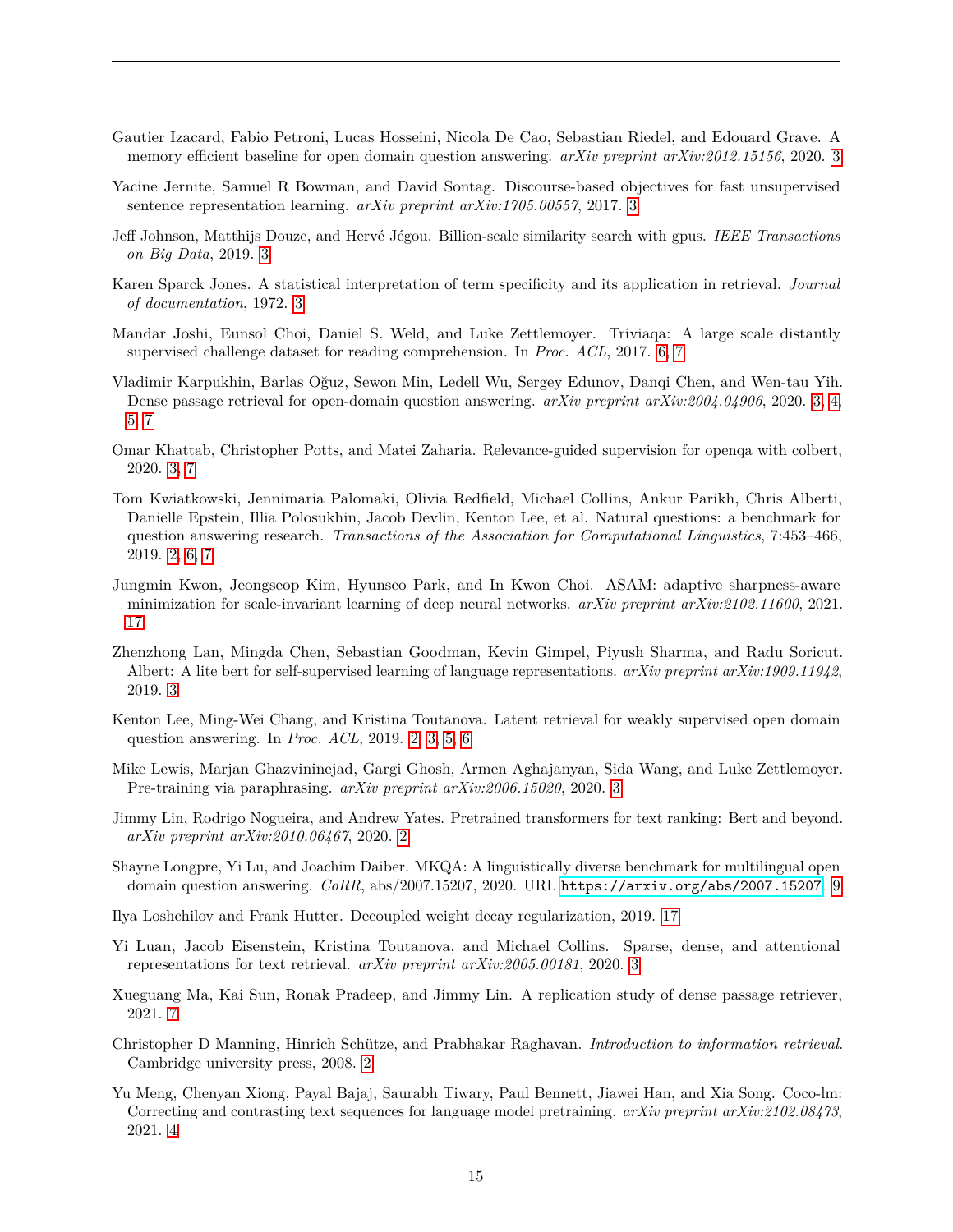- <span id="page-15-12"></span>Tomas Mikolov, Ilya Sutskever, Kai Chen, Greg S Corrado, and Jeff Dean. Distributed representations of words and phrases and their compositionality. In *Advances in neural information processing systems*, pp. 3111–3119, 2013. [3](#page-2-0)
- <span id="page-15-6"></span>Bhaskar Mitra, Nick Craswell, et al. An introduction to neural information retrieval. *Foundations and Trends® in Information Retrieval*, 13(1):1–126, 2018. [2](#page-1-1)
- <span id="page-15-2"></span>Tri Nguyen, Mir Rosenberg, Xia Song, Jianfeng Gao, Saurabh Tiwary, Rangan Majumder, and Li Deng. Ms marco: A human generated machine reading comprehension dataset. In *CoCo@ NIPS*, 2016. [2](#page-1-1)
- <span id="page-15-10"></span>Rodrigo Nogueira and Kyunghyun Cho. Passage re-ranking with bert. *arXiv preprint arXiv:1901.04085*, 2019. [3,](#page-2-0) [4](#page-3-0)
- <span id="page-15-9"></span>Hamid Palangi, Li Deng, Yelong Shen, Jianfeng Gao, Xiaodong He, Jianshu Chen, Xinying Song, and Rabab Ward. Deep sentence embedding using long short-term memory networks: Analysis and application to information retrieval. *IEEE/ACM Transactions on Audio, Speech, and Language Processing*, 24(4):694–707, 2016. [3](#page-2-0)
- <span id="page-15-14"></span>Nils Reimers and Iryna Gurevych. Sentence-bert: Sentence embeddings using siamese bert-networks. *arXiv preprint arXiv:1908.10084*, 2019. [4](#page-3-0)
- <span id="page-15-1"></span>Stephen Robertson and Hugo Zaragoza. *The probabilistic relevance framework: BM25 and beyond*. Now Publishers Inc, 2009. [2](#page-1-1)
- <span id="page-15-7"></span>Stephen E Robertson, Steve Walker, Susan Jones, Micheline M Hancock-Beaulieu, Mike Gatford, et al. Okapi at TREC-3. *NIST Special Publication Sp*, 1995. [3](#page-2-0)
- <span id="page-15-4"></span>Devendra Singh Sachan, Mostofa Patwary, Mohammad Shoeybi, Neel Kant, Wei Ping, William L Hamilton, and Bryan Catanzaro. End-to-end training of neural retrievers for open-domain question answering. *arXiv preprint arXiv:2101.00408*, 2021a. [2](#page-1-1)
- <span id="page-15-15"></span>Devendra Singh Sachan, Siva Reddy, William Hamilton, Chris Dyer, and Dani Yogatama. End-to-end training of multi-document reader and retriever for open-domain question answering, 2021b. [7](#page-6-2)
- <span id="page-15-8"></span>Yelong Shen, Xiaodong He, Jianfeng Gao, Li Deng, and Grégoire Mesnil. Learning semantic representations using convolutional neural networks for web search. In *Proceedings of the 23rd international conference on world wide web*, pp. 373–374, 2014. [3](#page-2-0)
- <span id="page-15-3"></span>Nandan Thakur, Nils Reimers, Andreas Rücklé, Abhishek Srivastava, and Iryna Gurevych. Beir: A heterogenous benchmark for zero-shot evaluation of information retrieval models. *arXiv preprint arXiv:2104.08663*, 2021. [2,](#page-1-1) [6,](#page-5-1) [18,](#page-17-2) [19](#page-18-1)
- <span id="page-15-0"></span>James Thorne, Andreas Vlachos, Christos Christodoulopoulos, and Arpit Mittal. Fever: a large-scale dataset for fact extraction and verification. *arXiv preprint arXiv:1803.05355*, 2018. [2](#page-1-1)
- <span id="page-15-16"></span>Guillaume Wenzek, Marie-Anne Lachaux, Alexis Conneau, Vishrav Chaudhary, Francisco Guzmán, Armand Joulin, and Edouard Grave. CCNet: Extracting high quality monolingual datasets from web crawl data. In *Proceedings of the 12th Language Resources and Evaluation Conference*, 2020. [9,](#page-8-0) [17](#page-16-6)
- <span id="page-15-5"></span>Zhirong Wu, Yuanjun Xiong, Stella X Yu, and Dahua Lin. Unsupervised feature learning via non-parametric instance discrimination. In *Proceedings of the IEEE conference on computer vision and pattern recognition*, pp. 3733–3742, 2018. [2,](#page-1-1) [5](#page-4-0)
- <span id="page-15-13"></span>Zhuofeng Wu, Sinong Wang, Jiatao Gu, Madian Khabsa, Fei Sun, and Hao Ma. Clear: Contrastive learning for sentence representation. *arXiv preprint arXiv:2012.15466*, 2020. [3](#page-2-0)
- <span id="page-15-11"></span>Lee Xiong, Chenyan Xiong, Ye Li, Kwok-Fung Tang, Jialin Liu, Paul Bennett, Junaid Ahmed, and Arnold Overwijk. Approximate nearest neighbor negative contrastive learning for dense text retrieval. *arXiv preprint arXiv:2007.00808*, 2020. [3,](#page-2-0) [4,](#page-3-0) [7](#page-6-2)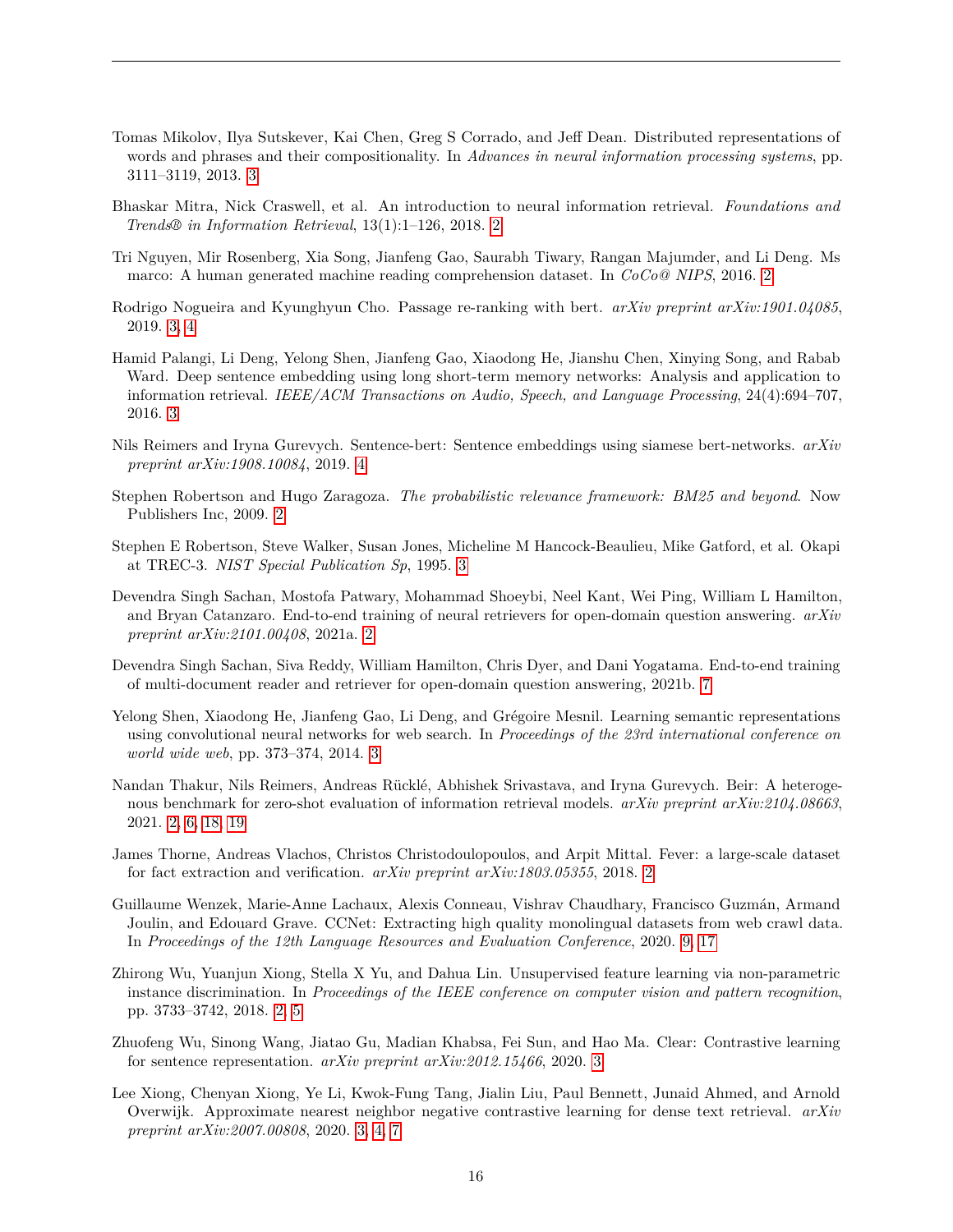<span id="page-16-6"></span><span id="page-16-0"></span>Sohee Yang and Minjoon Seo. Is retriever merely an approximator of reader? *arXiv preprint arXiv:2010.10999*, 2020. [3](#page-2-0)

<span id="page-16-5"></span>Xinyu Zhang, Xueguang Ma, Peng Shi, and Jimmy Lin. Mr. tydi: A multi-lingual benchmark for dense retrieval. *CoRR*, abs/2108.08787, 2021. URL <https://arxiv.org/abs/2108.08787>. [9,](#page-8-0) [10](#page-9-1)

# **A Technical details for Contriever**

## <span id="page-16-1"></span>**A.1 Contrastive pre-training**

For the model with fine-tuning on MS MARCO, we use the MoCo algorithm [He et al.](#page-13-0) [\(2020\)](#page-13-0) with a queue of size 131,072, a momentum value of 0.9995 and a temperature of 0.05. We use the random cropping data augmentation, with documents of 256 tokens and span sizes sampled between 5% and 50% of the document length. Documents are simply random piece of text sampled from a mix between Wikipedia and CC-net data [\(Wenzek et al., 2020\)](#page-15-16), where half the batches are sampled from each source. We also apply word deletion with a probability of 10%. We optimize the model with the AdamW [\(Loshchilov & Hutter, 2019\)](#page-14-17) optimizer, with learning rate of  $5 \cdot 10^{-5}$ , batch size of 2,048 and 500,000 steps. We initialize the network with the publicly available BERT base uncased model.

## **A.2 Fine-tuning on MS MARCO**

For the fine-tuning on MS MARCO we do not use the MoCo algorithm and simply use in-batch negatives. We use the ASAM optimizer [\(Kwon et al., 2021\)](#page-14-18), with a learning rate of  $10^{-5}$  and a batch size of 1024 with a temperature of 0*.*05, also used during pre-training. We train an initial model with random negative examples for 20000 steps, mine hard negatives with this first model, and re-train a second model with those. Each query is associated with a gold document and a negative document, which is a random document in the first phase and a hard negative 10% of the time in the second phase. For each query, all documents from the current batch aside of the gold document are used as negatives.

## <span id="page-16-2"></span>**A.3 Few-shot training**

For the few-shot evaluation presented in Table [3,](#page-7-2) we train for 500 epochs on each dataset with a batch size of 256 with in-batch random negatives. We evaluate performance performance on the development set every 100 gradient updates and perform early stopping based on this metric. For SciFact, we hold out randomly 10% of the training data and use them as development set, leading to a train set containing 729 samples.

## **B Multilingual retrieval with mContriever**

## <span id="page-16-3"></span>**B.1 Hyperparameters for multilingual contrastive pre-training**

The pre-trained mContriever model is pre-trained for 500,000 steps with a queue of size 32768, and temperature of 0.05 and a momentum value of 0.999. We optimize the model with the AdamW [\(Loshchilov & Hutter,](#page-14-17) [2019\)](#page-14-17) optimizer, with learning rate of  $5 \cdot 10^{-5}$ . The learning rate follows a linear warmup for 20,000 steps followed by linear decay until the end of training. Languages used for pre-training are detailed in Table [12.](#page-19-0)

## <span id="page-16-4"></span>**B.2 Hyperparameters for multilingual fine-tuning**

We finetune the multilingual pre-trained model using in-batch negatives, AdamW optimizer [\(Loshchilov](#page-14-17) [& Hutter, 2019\)](#page-14-17), a learning rate of  $10^{-5}$ , and a batch size of 1024 samples with a temperature  $\tau$  of 0.05. On MS MARCO and Mr. TyDi the model is trained for 20k gradient steps. We notice overfitting on NaturalQuestions, and thus reduced the training to 1k gradient steps. We use a warmup of 1000 gradient steps with linear decay afterwards in all cases. Hard negatives are mined on Mr. TyDi with the model trained on MS MARCO. We did not observe significant improvements using hard negatives on MS MARCO and NaturalQuestions.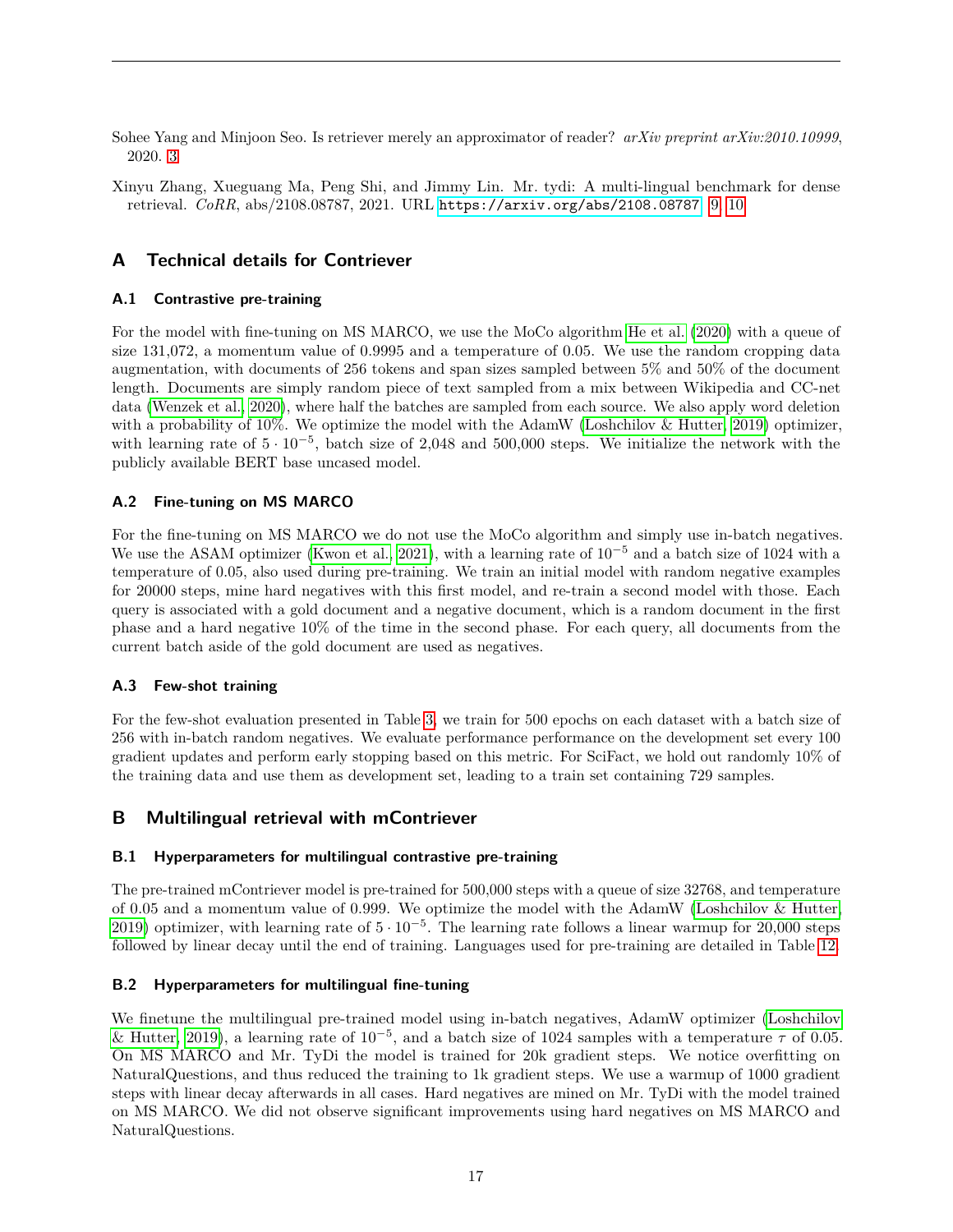<span id="page-17-2"></span><span id="page-17-0"></span>Table 10: **BEIR Benchmark.** We report the recall@100 on the test sets from the BEIR benchmark for bi-encoder methods. We report the capped recall@100 on Trec-COVID following the original BEIR setup. Note that using a cross-encoder to re-rank the top-100 documents do not change the recall@100, hence, we do not include these methods in this table. We also report the average and number of datasets where a method is the best ("Best on") over the entire BEIR benchmark (excluding three datasets because of their licence). Bold is the best overall. On Trec-COVID we report the capped Recall@100, see [Thakur et al.](#page-15-3) [\(2021\)](#page-15-3) for more details. MS MARCO is excluded from the average.

|                  | BM25           | <b>DPR</b>     | ANCE           | TAS-B          | $Gen-Q$ | ColBERT        | Splade v2                | Ours |
|------------------|----------------|----------------|----------------|----------------|---------|----------------|--------------------------|------|
| MS MARCO         | 65.8           | 55.2           | 85.2           | 88.4           | 88.4    | 86.5           |                          | 89.1 |
| Trec-COVID       | 49.8           | 21.2           | 45.7           | 38.7           | 45.6    | 46.4           | 12.3                     | 40.7 |
| <b>NFC</b> orpus | 25.0           | 20.8           | 23.2           | 28.0           | 28.0    | 25.4           | 27.7                     | 30.0 |
| ΝQ               | 76.0           | 88.0           | 83.6           | 90.3           | 86.2    | 91.2           | 93.0                     | 92.5 |
| HotpotQA         | 74.0           | 59.1           | 57.8           | 72.8           | 67.3    | 74.8           | 82.0                     | 77.7 |
| FiQA             | 53.9           | 34.2           | 58.1           | 59.3           | 61.8    | 60.3           | 62.1                     | 65.6 |
| ArguAna          | 94.2           | 75.1           | 93.7           | 94.2           | 97.8    | 91.4           | 97.2                     | 97.7 |
| Touche-2020      | 53.8           | 30.1           | 45.8           | 43.1           | 45.1    | 43.9           | 35.4                     | 29.4 |
| CQADupStack      | 60.6           | 40.3           | 57.9           | 62.2           | 65.4    | 62.4           | $\overline{\phantom{a}}$ | 66.3 |
| Quora            | 97.3           | 47.0           | 98.7           | 98.6           | 98.8    | 98.9           | 98.7                     | 99.3 |
| <b>DBPedia</b>   | 39.8           | 34.9           | 31.9           | 49.9           | 43.3    | 46.1           | 57.5                     | 54.1 |
| Scidocs          | 35.6           | 21.9           | 26.9           | 33.5           | 33.2    | 34.4           | 36.4                     | 37.8 |
| Fever            | 93.1           | 84.0           | 90.0           | 93.7           | 92.8    | 93.4           | 95.1                     | 94.9 |
| Climate-fever    | 43.6           | 39.0           | 44.5           | 53.4           | 45.0    | 44.4           | 52.4                     | 57.4 |
| Scifact          | 90.8           | 72.7           | 81.6           | 89.1           | 89.3    | 87.8           | 92.0                     | 94.7 |
| Avg. $w/o$ CQA   | 63.6           | 48.3           | 60.1           | 65.0           | 64.2    | 64.5           | 64.8                     | 67.1 |
| Avg.             | 63.4           | 47.7           | 60.0           | 64.8           | 64.2    | 64.3           | -                        | 67.0 |
| Best on          | $\overline{2}$ | $\overline{0}$ | $\overline{0}$ | $\overline{0}$ | 1       | $\overline{0}$ | 4                        | 7    |

#### <span id="page-17-1"></span>**B.3 Curse of multilinguality**

We tried to pre-train models on different sets of languages. We generally observed performance deterioration when scaling to more languages similarly to what has been observed for general multilingual masked language models [Conneau et al.](#page-13-15) [\(2019\)](#page-13-15). In Table [15](#page-20-0) we report results on Mr. TyDi with a model pre-trained on the 11 languages of Mr. TyDi versus the model used in the rest of the paper which has been pre-trained on 29 languages including the 11 languages of Mr. TyDi as detailed in Table [12.](#page-19-0) We also report performance of these models after training on MS MARCO, eventually followed by further fine-tuning on Mr. TyDi. It appears that the performance of the unsupervised model and the performance after fine-tuning on MS MARCO are better for the model pre-trained only on 11 languages. The difference is mitigated after fine-tuning on Mr. TyDi.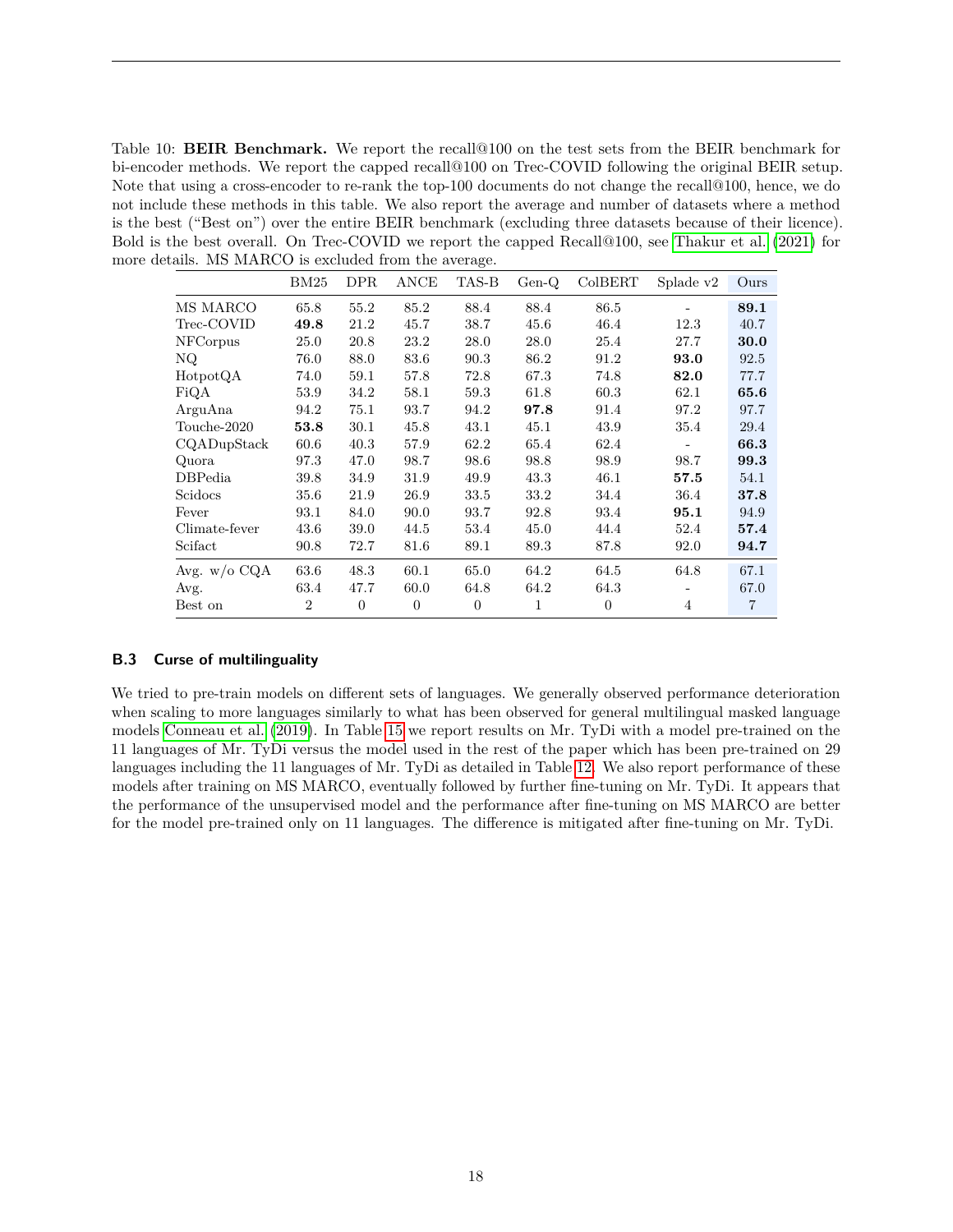<span id="page-18-1"></span><span id="page-18-0"></span>Table 11: **Unsupervised retrieval.** Performance of unsupervised methods on the BEIR datasets. We report the capped recall@100 on Trec-COVID following the original BEIR setup. For SimCSE we report results of the model using RoBERTa large. REALM uses annotated entity recognition data for training. On Trec-COVID we report the capped Recall@100, see [Thakur et al.](#page-15-3) [\(2021\)](#page-15-3) for more details.

| Model $(\rightarrow)$  | BM25     | <b>BERT</b>      | SimCSE         | <b>REALM</b>     | Contriever     |
|------------------------|----------|------------------|----------------|------------------|----------------|
| Dataset $(\downarrow)$ |          |                  | Recall@100     |                  |                |
| MS MARCO               | 65.8     | 3.5              | 33.6           | 52.6             | 67.2           |
| Trec-COVID             | 49.8     | 10.6             | 26.8           | 8.1              | 17.2           |
| NFCorpus               | 25.0     | 6.7              | 18.2           | 23.0             | 29.4           |
| NQ                     | 76.0     | 14.3             | 42.9           | 58.1             | 77.1           |
| HotpotQA               | 74.0     | 15.8             | 42.7           | 56.1             | 70.4           |
| FiQA-2018              | 53.9     | 6.9              | 41.0           | 28.0             | 56.2           |
| ArguAna                | 94.2     | 59.1             | 95.2           | $73.1\,$         | $90.1\,$       |
| Tóuche-2020            | 53.8     | $3.0\,$          | $18.6\,$       | $11.5\,$         | $22.5\,$       |
| CQADupStack            | 60.6     | 11.0             | 48.9           | 35.5             | 61.4           |
| Quora                  | 97.3     | 74.6             | 97.9           | 92.7             | 98.7           |
| <b>DBPedia</b>         | 39.8     | 7.1              | 21.5           | 33.0             | 45.3           |
| SCIDOCS                | 35.6     | 11.3             | 23.0           | 23.1             | 36.0           |
| Fever                  | 93.1     | 13.6             | 50.8           | 82.6             | 93.6           |
| Climate-fever          | 43.6     | 12.8             | 44.8           | 42.3             | 44.1           |
| SciFact                | 90.8     | 35.2             | 75.3           | 83.8             | 92.6           |
| Avg.                   | 63.6     | 19.0             | 45.4           | 46.9             | 60.1           |
| Best on                | 3        | $\overline{0}$   | $\overline{2}$ | $\overline{0}$   | 10             |
|                        |          |                  | NDCG@10        |                  |                |
| MS MARCO               | 22.8     | 0.6              | 8.8            | 15.2             | $20.6\,$       |
| Trec-COVID             | 65.6     | 16.6             | 38.6           | 20.1             | 27.4           |
| NFCorpus               | 32.5     | $2.5\,$          | 14.0           | 24.1             | $31.7\,$       |
| NQ                     | 32.9     | 2.7              | 12.6           | 15.2             | $25.4\,$       |
| HotpotQA               | 60.3     | $4.9\,$          | 23.3           | 40.5             | 48.1           |
| FiQA-2018              | $23.6\,$ | 1.4              | 14.8           | 9.7              | 24.5           |
| ArguAna                | $31.5\,$ | 23.1             | 45.6           | 22.8             | 37.9           |
| Tóuche-2020            | 36.7     | 3.4              | 11.6           | 7.3              | 19.3           |
| CQADupStack            | 29.9     | 2.5              | 20.2           | 13.5             | $28.4\,$       |
| Quora                  | $78.9\,$ | $\!.9$           | 81.5           | 71.6             | 83.5           |
| DBPedia                | 31.3     | 3.9              | 13.7           | $22.7\,$         | 29.2           |
| SCIDOCS                | 15.8     | 2.7              | 7.4            | $9.0\,$          | 14.9           |
| <b>FEVER</b>           | 75.3     | 4.9              | $20.1\,$       | 42.9             | 68.2           |
| Climate-fever          | 21.3     | 4.1              | 17.6           | 14.3             | 15.5           |
| SciFact                | 66.5     | 9.8              | 38.5           | 47.1             | 64.9           |
| Avg.                   | 41.7     | 8.7              | 24.6           | 25.1             | 36.0           |
| Best on                | 12       | $\boldsymbol{0}$ | $\mathbf 1$    | $\boldsymbol{0}$ | $\overline{2}$ |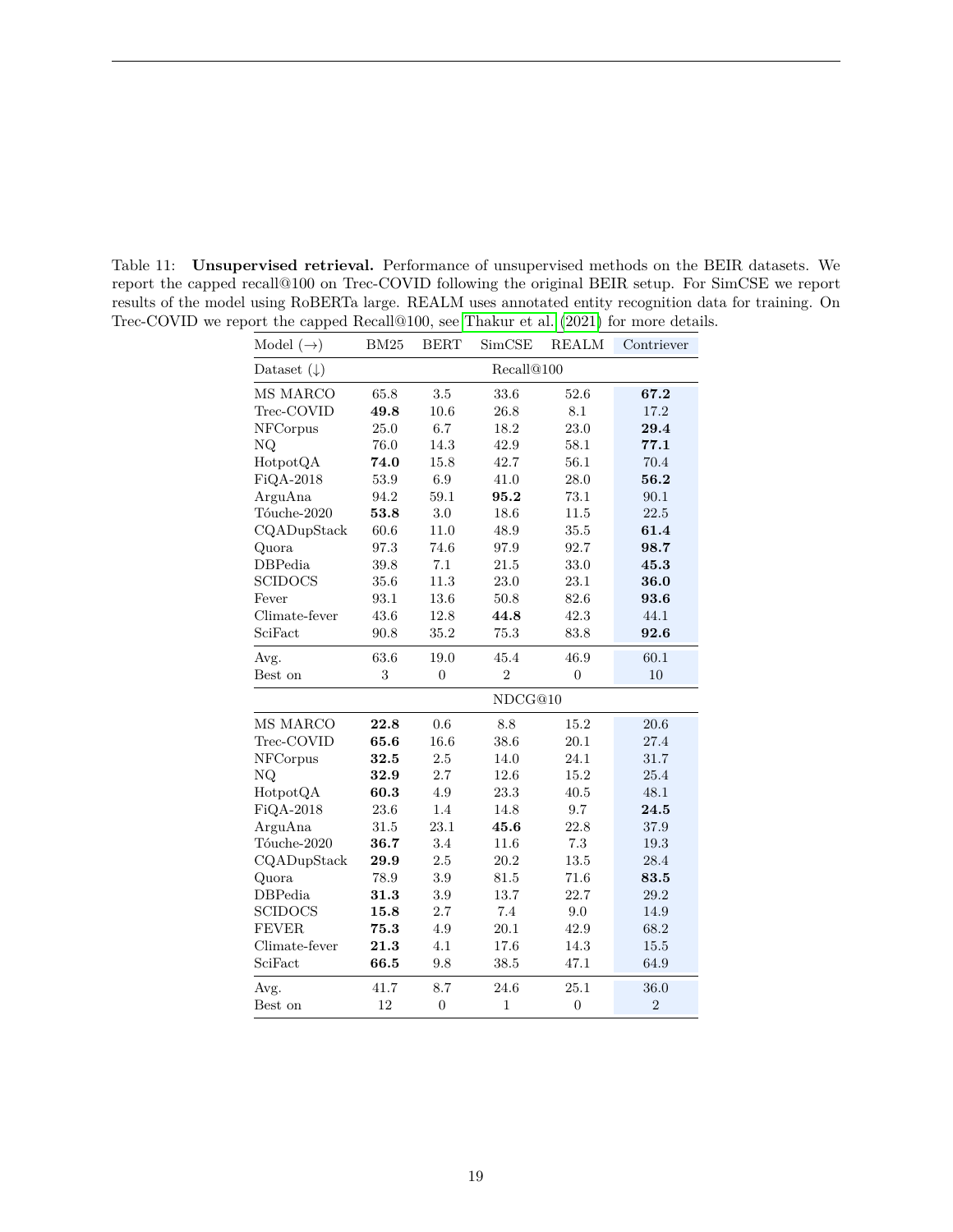|              | ar       | bn          | da         | de                   | en                  | es                    |
|--------------|----------|-------------|------------|----------------------|---------------------|-----------------------|
| Language     | Arabic   | Bengali     | Danish     | German               | English             | Spanish               |
| Pre-training | ℐ        |             |            |                      |                     |                       |
| Mr. TyDi     |          |             |            |                      |                     |                       |
| MKQA         |          |             |            |                      |                     |                       |
|              | fi       | $_{\rm fr}$ | he         | hu                   | it                  | id                    |
| Language     | Finnish  | French      | Hebrew     | Hungarian            | Italian             | Indonesian            |
| Pre-training | ✓        |             |            |                      |                     |                       |
| Mr. TyDi     |          |             |            |                      |                     |                       |
| MKQA         |          |             |            |                      |                     |                       |
|              | ja       | km          | ko         | ms                   | nl                  | no                    |
| Language     | Japanese | Khmer       | Korean     | Malay                | Dutch               | Norwegian             |
| Pre-training | ✓        |             |            |                      |                     |                       |
| Mr. TyDi     |          |             |            |                      |                     |                       |
| MKQA         |          |             |            |                      |                     |                       |
|              | pl       | pt          | ru         | <b>SV</b>            | <b>SW</b>           | te                    |
| Language     | Polish   | Portugese   | Russian    | Swedish              | Swahili             | Telugu                |
| Pre-training | ✓        |             |            |                      |                     |                       |
| Mr. TyDi     | х        |             |            |                      |                     |                       |
| MKQA         |          |             |            |                      |                     |                       |
|              | th       | tr          | vi         | $zh$ -cn             | zh-hk               | zh-tw                 |
| Language     | Thai     | Turkish     | Vietnamese | Chinese (Simplified) | Chinese (Hong Kong) | Chinese (Traditional) |
| Pre-training | ✓        |             |            |                      |                     |                       |
| Mr. TyDi     |          |             |            |                      |                     |                       |
| MKQA         |          |             |            |                      |                     |                       |

## <span id="page-19-0"></span>Table 12: **List of languages used for multilingual retrieval.**

<span id="page-19-1"></span>Table 13: **Recall@100 on MKQA for cross-lingual retrieval** in the setting described in Section [5.3.](#page-8-1)

|                    | avg  | en   | ar   | fi   | ja   | ko   | ru   | <b>es</b> | <b>SV</b> | he           | th   | da.   | de    | fr    |
|--------------------|------|------|------|------|------|------|------|-----------|-----------|--------------|------|-------|-------|-------|
| CORA               | 59.8 | 75.6 | 44.5 | 61.3 | 47.0 | 45.5 | 58.6 | 69.2      | 68.0      | 48.3         | 44.4 | 68.9  | 68.1  | 70.2  |
| $mBERT + MS MARCO$ | 56.2 | 74.1 | 42.9 | 49.0 | 55.5 | 47.3 | 56.5 | 63.0      | 60.5      | 44.8         | 49.3 | 62.0  | 55.9  | 64.5  |
| Contriever         | 49.2 | 65.3 | 43.0 | 43.1 | 47.1 | 44.8 | 51.8 | 37.2      | 54.5      | 44.7         | 51.4 | 49.3  | 49.0  | 50.2  |
| $+$ MS MARCO       | 65.6 | 75.6 | 53.3 | 66.6 | 60.4 | 55.4 | 64.7 | 70.0      | 70.8      | 59.6         | 63.5 | 72.0  | 66.6  | 70.1  |
|                    |      | it   |      |      |      |      |      |           |           |              |      |       |       |       |
|                    |      |      | nl   | pl   | pt   | hu   | vi   | ms        | km        | $\mathbf{n}$ | tr   | zh-cn | zh-hk | zh-tw |
| CORA               |      | 68.3 | 72.0 | 65.6 | 67.9 | 59.5 | 61.2 | 67.9      | 35.6      | 68.3         | 61.5 | 52.0  | 52.8  | 52.8  |
| $mBERT + MS MARCO$ |      | 63.2 | 65.7 | 54.7 | 61.0 | 55.2 | 53.9 | 60.6      | 32.1      | 61.8         | 53.6 | 57.7  | 58.0  | 59.3  |
| Contriever         |      | 56.7 | 61.7 | 44.4 | 54.5 | 47.7 | 45.1 | 56.7      | 27.8      | 50.2         | 44.3 | 54.3  | 51.9  | 52.5  |

<span id="page-19-2"></span>Table 14: **Recall@20 on MKQA for cross-lingual retrieval** in the setting described in Section [5.3.](#page-8-1)

|                    | avg  | en   | ar   | fi   | ja   | ko   | ru   | es       | <b>SV</b> | he           | th   | da.   | de    | $_{\rm fr}$ |
|--------------------|------|------|------|------|------|------|------|----------|-----------|--------------|------|-------|-------|-------------|
| CORA               | 49.0 | 68.5 | 31.7 | 49.7 | 34.1 | 33.1 | 46.5 | 60.3     | 58.1      | 36.8         | 33.6 | 59.4  | 58.5  | 61.6        |
| $mBERT + MS MARCO$ | 43.3 | 65.2 | 28.5 | 36.4 | 40.8 | 34.1 | 42.7 | 50.9     | 48.0      | 29.0         | 35.8 | 50.0  | 43.1  | 52.1        |
| Contriever         | 31.4 | 50.2 | 26.6 | 26.7 | 29.4 | 27.9 | 32.7 | 20.7     | 37.6      | 22.2         | 31.1 | 31.2  | 31.2  | 30.7        |
| $+$ MS MARCO       | 53.9 | 67.2 | 40.1 | 55.1 | 46.2 | 41.7 | 52.3 | 59.3     | 60.0      | 45.6         | 52.0 | 62.0  | 54.8  | 59.3        |
|                    |      |      |      |      |      |      |      |          |           |              |      |       |       |             |
|                    |      | it   | nl   | pl   | pt   | hu   | vi   | $\rm ms$ | km        | $\mathbf{n}$ | tr   | zh-cn | zh-hk | zh-tw       |
| <b>CORA</b>        |      | 58.2 | 63.5 | 54.3 | 58.4 | 47.6 | 49.8 | 57.6     | 24.8      | 58.8         | 49.1 | 38.6  | 40.5  | 39.6        |
| $mBERT + MS MARCO$ |      | 50.4 | 53.2 | 40.9 | 48.2 | 41.5 | 42.0 | 47.7     | 22.9      | 49.8         | 40.2 | 43.4  | 44.5  | 45.0        |
| Contriever         |      | 38.6 | 45.1 | 25.1 | 37.6 | 28.3 | 27.3 | 39.6     | 15.7      | 33.2         | 26.5 | 35.0  | 32.7  | 32.5        |